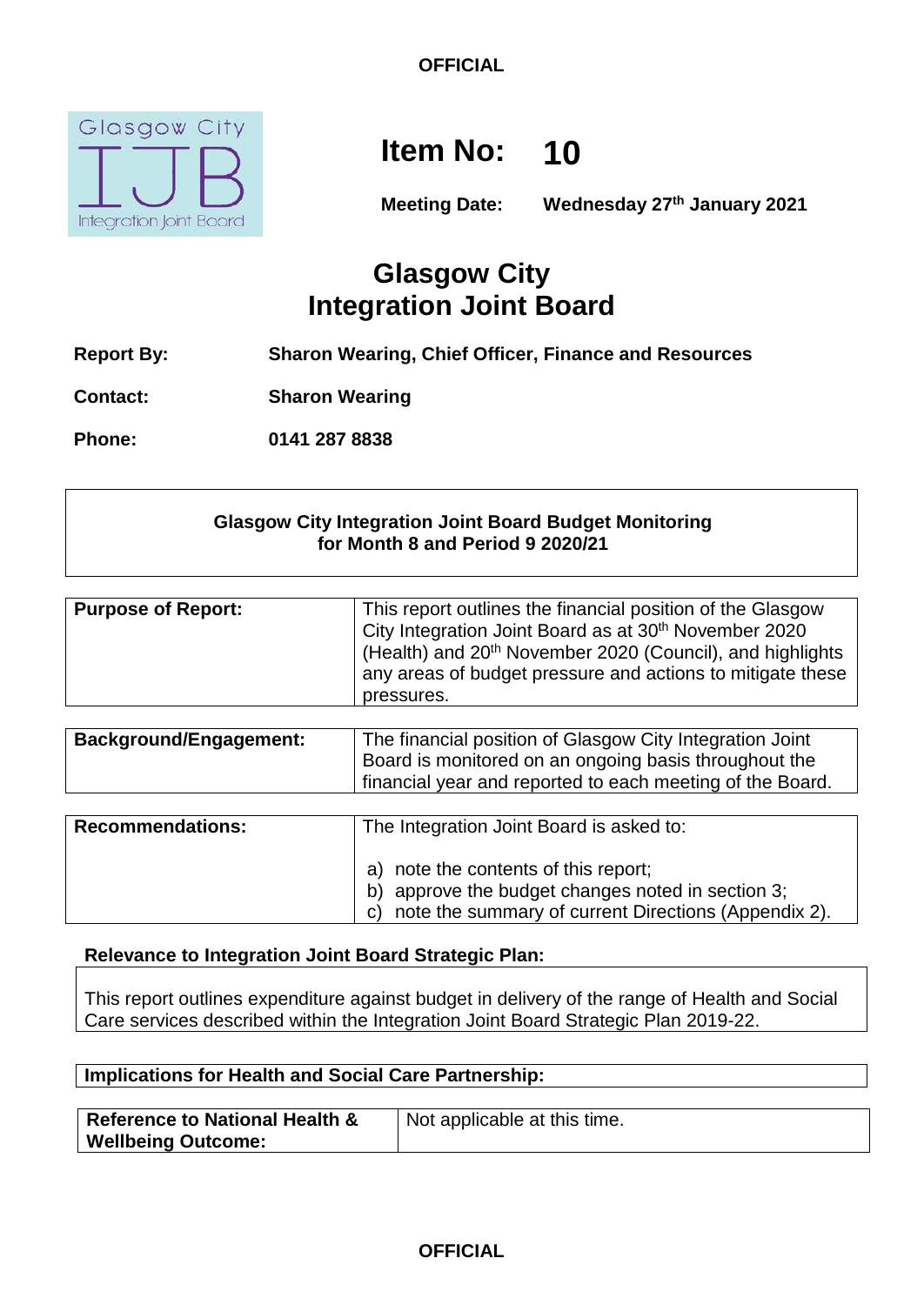| <b>Personnel:</b>                                       | Not applicable at this time.                            |
|---------------------------------------------------------|---------------------------------------------------------|
|                                                         |                                                         |
| Carers:                                                 | Expenditure in relation to Carers' services is included |
|                                                         | within this report.                                     |
|                                                         |                                                         |
| <b>Provider Organisations:</b>                          | Expenditure on services delivered to clients by         |
|                                                         | provider organisations is included within this report.  |
|                                                         |                                                         |
| <b>Equalities:</b>                                      | Not applicable at this time.                            |
|                                                         |                                                         |
|                                                         |                                                         |
| <b>Fairer Scotland Compliance:</b>                      | The expenditure on services supports the delivery of a  |
|                                                         | Fairer Scotland.                                        |
|                                                         |                                                         |
| <b>Financial:</b>                                       | Actions required to ensure expenditure is contained     |
|                                                         | within budget.                                          |
|                                                         |                                                         |
| Legal:                                                  | Not applicable at this time.                            |
| <b>Economic Impact:</b>                                 | Not applicable at this time.                            |
|                                                         |                                                         |
| <b>Sustainability:</b>                                  | Not applicable at this time.                            |
|                                                         |                                                         |
| Sustainable Procurement and                             | Not applicable at this time.                            |
| <b>Article 19:</b>                                      |                                                         |
|                                                         |                                                         |
| <b>Risk Implications:</b>                               | None at this time.                                      |
|                                                         | None at this time.                                      |
| <b>Implications for Glasgow City</b><br><b>Council:</b> |                                                         |
|                                                         |                                                         |
| <b>Implications for NHS Greater</b>                     | None at this time.                                      |
| <b>Glasgow &amp; Clyde:</b>                             |                                                         |
|                                                         |                                                         |
| Direction Required to Council, Health Board or Both     |                                                         |
| <b>Direction to:</b>                                    |                                                         |
| 1. No Direction Required                                |                                                         |
| 2. Glasgow City Council                                 |                                                         |
| 3. NHS Greater Glasgow & Clyde                          |                                                         |
| 4. Glasgow City Council and NHS Greater Glasgow & Clyde | ⊠                                                       |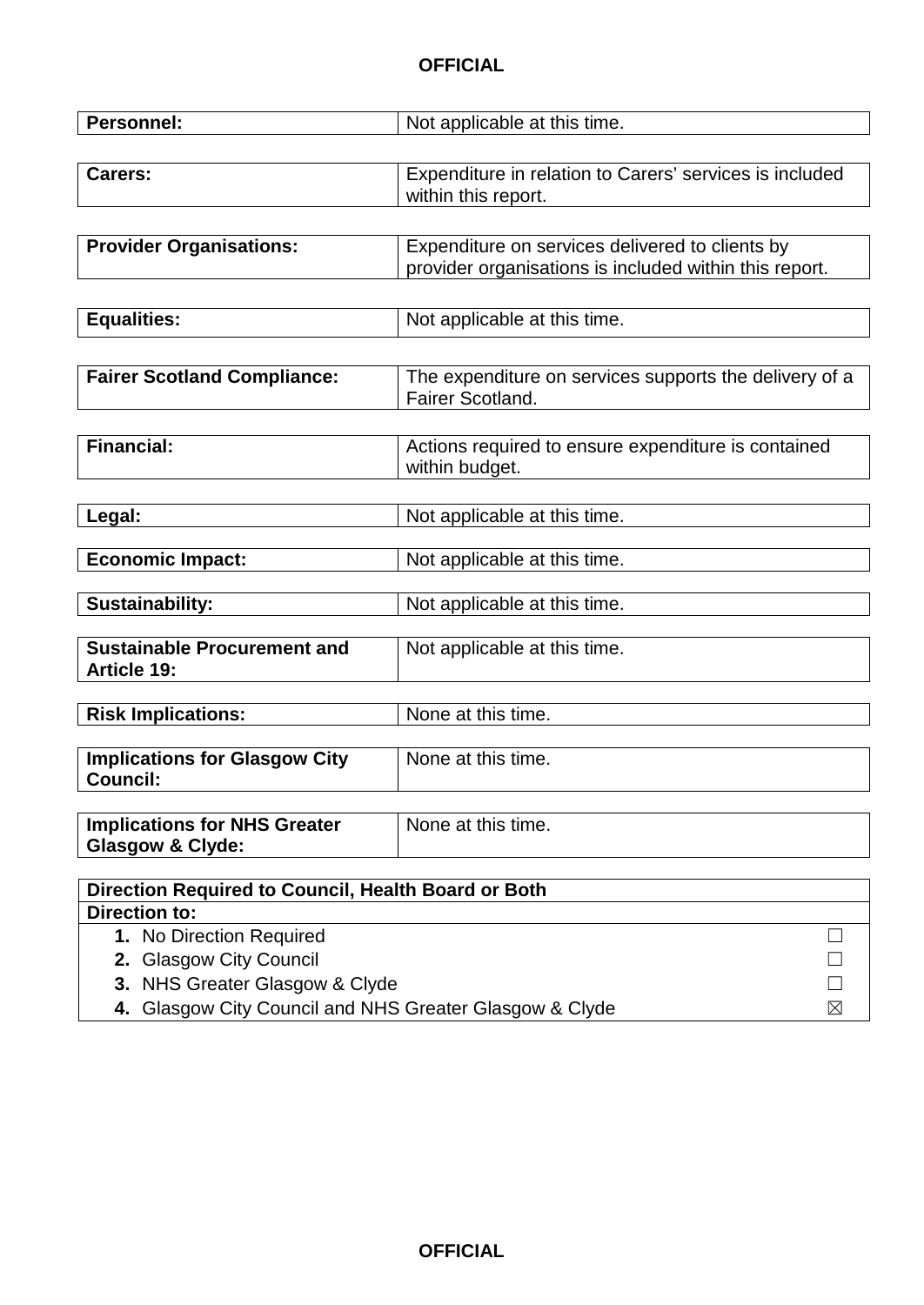## **1. Purpose**

- 1.1 This monitoring statement provides a summary of the financial performance of Glasgow City Integration Joint Board for the period 1 April 2019 to 30<sup>th</sup> November 2020 (Health), and to 20<sup>th</sup> November 2020 (Council).
- 1.2 It is based on information contained in the respective financial systems and includes accruals and adjustments in line with its financial policies.

# **2. Summary Position**

- 2.1 Net expenditure is £13.003m lower than budget to date. Gross expenditure is £14.164m (1.67%) underspent, and income is under-recovered by £1.161m (1.58%).
- 2.2 Appendix 1 shows the current budget variance by both care group and subjective analysis.

# **3. Budget Changes**

3.1 Throughout the financial year, adjustments are made to the original approved budget as a result of additional funding allocations and service developments. During Month 8/Period 9 the net expenditure budget has increased by £4.073m. The changes to the gross expenditure and income budgets are analysed in the table below.

| <b>Explanation</b>                                                         | <b>Changes to</b><br><b>Expenditure</b><br><b>Budget</b> | <b>Changes</b><br>to Income<br><b>Budget</b> | <b>Net</b><br><b>Expenditure</b><br><b>Budget</b><br>Change |
|----------------------------------------------------------------------------|----------------------------------------------------------|----------------------------------------------|-------------------------------------------------------------|
| Increase in Budget for Income for<br>Unaccompanied Asylum Seeking Children | £302,490                                                 | $-E302,490$                                  | £0                                                          |
| Non Cash Limited (NCL) Pharmacy 2020                                       | £4,905,639                                               |                                              | £4,905,639                                                  |
| Non Cash Limited 2020 Dental                                               | $-E1,923,000$                                            | £1,055,500                                   | $-E867,500$                                                 |
| Research income                                                            | £88,393                                                  | $-E88,393$                                   | £0                                                          |
| <b>Other Minor Adjustments</b>                                             | £81,081                                                  | $-E45,888$                                   | £35,194                                                     |
| <b>Total</b>                                                               | £3,454,603                                               | £618,729                                     | £4,073,332                                                  |

#### **4. Transformation Programme**

4.1 The overall savings target for 2020/21 is £13.770m. At this stage of the year it is anticipated that actual savings realised will be £10.001m representing 73% of the target. Delivery of savings has been impacted by the need to focus resources in responding to COVID-19. These are mainly linked to savings identified for the Maximising Independence Programme and Transport savings. Programme boards have re-commenced to support major savings initiatives, however it is anticipated that full delivery will not be achievable in 2020-21. The tender for transport has been delayed and discussions continue with the Council to expedite this.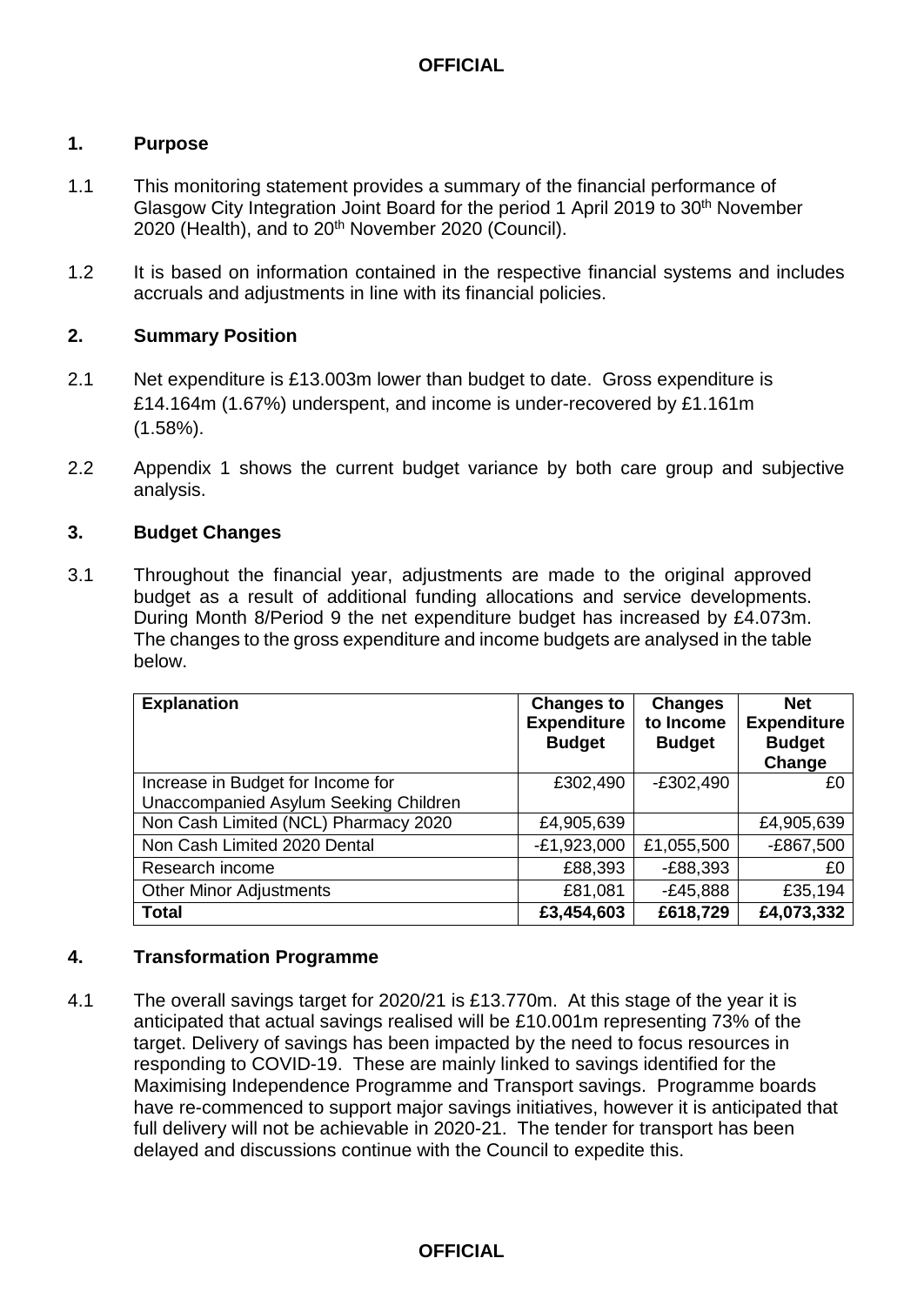- 4.2 The unachieved savings target from prior years is £2.246m. At this stage of the year it is anticipated that £2.246m is forecast to be achieved, 100% of the total savings target. These are mainly linked to savings identified for the Maximising Independence Programme.
- 4.3 The savings realised are reflected in the overall financial position reported in this monitoring statement.

#### **5. Reasons for Major Budget Variances**

#### **5.1 Children and Families**

- 5.1.1 Net expenditure is underspent by £3.485m.
- 5.1.2 Employee costs is underspent overall by £0.720m. £1.743m is due to a number of vacancies which are currently being recruited to. This is offset within Community Nursing by Health Visiting which is overspent by £1.063m as the band 7 in-post WTE is greater than the funded establishment by 35.2 WTE, together with provision made for the students in training.
- 5.1.3 Residential Schools is overspent by £0.339m, with current placements totalling 46 which represents a net reduction of 8 since 1 April 2020.
- 5.1.4 Purchased Placements is underspent by £1.889m and is reflective of demand and the ability of the HSCP and providers to respond to service during the pandemic.
- 5.1.5 Supported Living is underspent by £0.973m mainly in respect of the new investment funding for Family Support Services where there was a delay in the progress of tendering activity, which has been impacted by responding to the pandemic.
- 5.1.6 Provided Foster Care is underspent by £0.174m due to reducing placement numbers.
- 5.1.7 Kinship Care is overspent by £0.620m with placement numbers now totalling 1,413.
- 5.1.8 Income is over-recovered by £0.602m due to a combination of staff secondments, external funding and inter-agency adoption placements.

# **5.2 Adult Services**

- 5.2.1 Net expenditure is underspent by £1.703m.
- 5.2.2 Employee costs are underspent by £2.987m throughout all services due to periods of vacancies, turnover and difficulties recruiting to posts. Recruitment has been delayed due to covid19 restrictions but continues to be progressed for vacant posts in all services.
- 5.2.3 Third party costs are overspent by £1.217m attributable in the main to Learning Disabilities Purchased Services (including Self Directed Support). This is attributable to prior year savings and the impact of transition from Children and Families. Covid19 will continue to impact on this budget, as families choose to amend planned support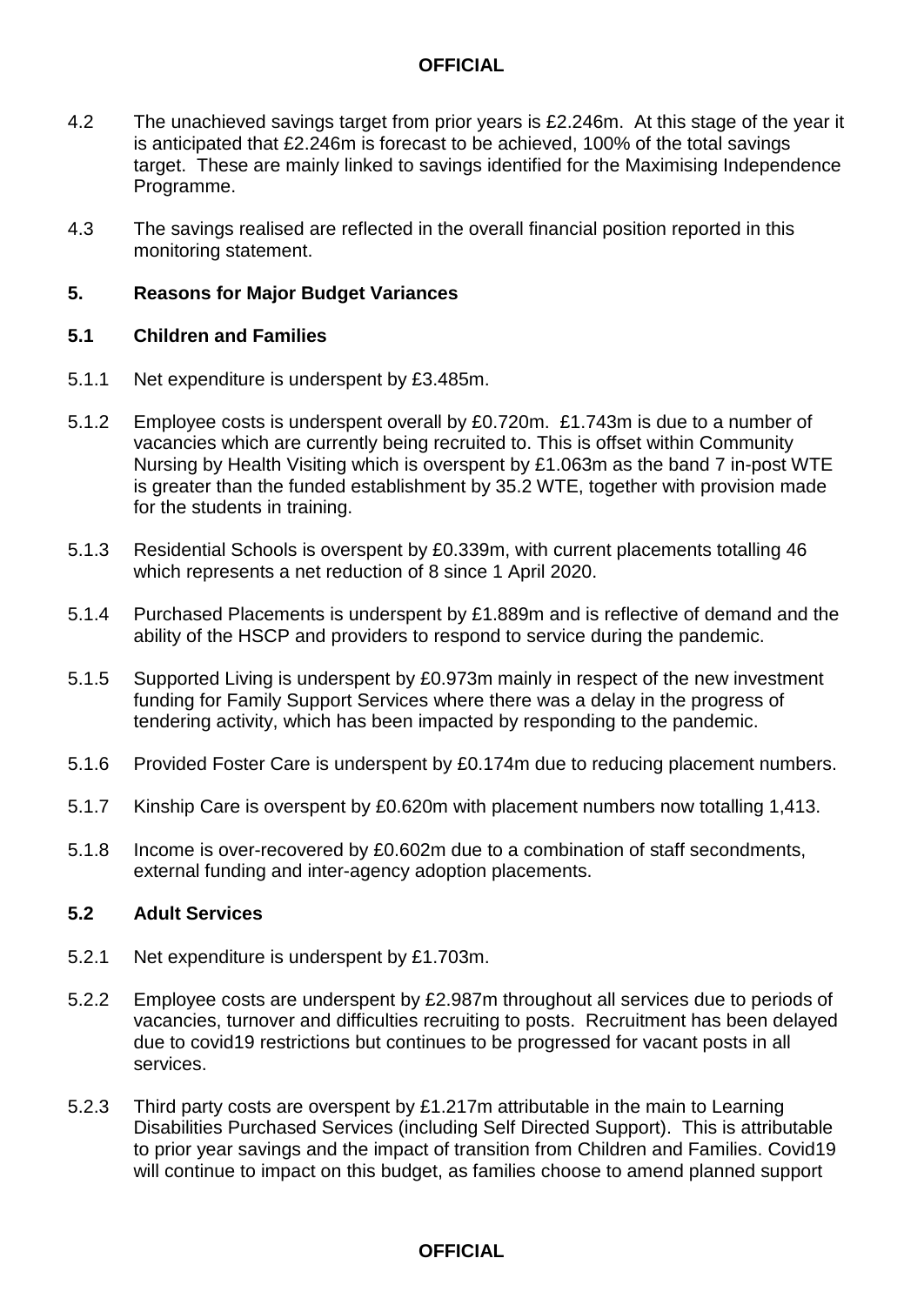and provider's ability to deliver care is affected. High cost services continue to be managed via the Management and Allocation of Community Resource Options Group (MACRO.)

5.2.4 Supplies and services are underspending by £0.086m and is reflective of services operating at a reduced capacity during the pandemic.

#### **5.3 Older People and Physical Disability**

- 5.3.1 Net expenditure is underspent by £6.430m.
- 5.3.2 Employee costs are underspent by £0.635m mainly in Community Health settings and Homecare services due to staff vacancies which are currently being recruited.
- 5.3.3 Purchased care homes are underspending by £3.500m to date. The pandemic has had a significant impact on our assumptions, and so far year to date we have seen both an 8% reduction in admissions levels, and a 62% increase in discharge levels over the same time.
- 5.3.4 Other purchased services are underspent by £1.667m including Personalisation, Supported Living, Discharge to Assess and Purchased Homecare Services and are reflective of demand and the ability of the HSCP and providers to respond to service during the pandemic. Discharge to Assess is a new service that has started but has been impacted by the pandemic.
- 5.3.5 Supplies and services are underspending by £0.908m mainly within Care Alarms services in relation to the purchase of telecare equipment and is reflective of services operating at a reduced capacity during the pandemic.

#### **5.4 Resources**

- 5.4.1 Net expenditure is overspent by £0.287m.
- 5.4.2 Employee costs is underspent by £0.343m due to vacancies / turnover across a number of areas.
- 5.4.3 Premises is overspent by £0.379m and is predominantly linked to the refurbishment works at Borron Street.
- 5.4.4 Supplies and Services is underspent by £0.755m. There is an underspend of £0.889m within Equipu, Stairlifts and Ceiling Track Hoists due to the inability to respond to service demands during the pandemic. This is offset by a reduction in income recoveries.
- 5.4.5 Income is under-recovered by £1.235m. There is an under-recovery of £1.200m due to lack of activity caused by COVID-19. This is across Stairlifts, Ceiling Track & Hoists, EquipU and Linguistics. This is reflected in the underspend in Supplies and Services. These services have a net position of £0.082m.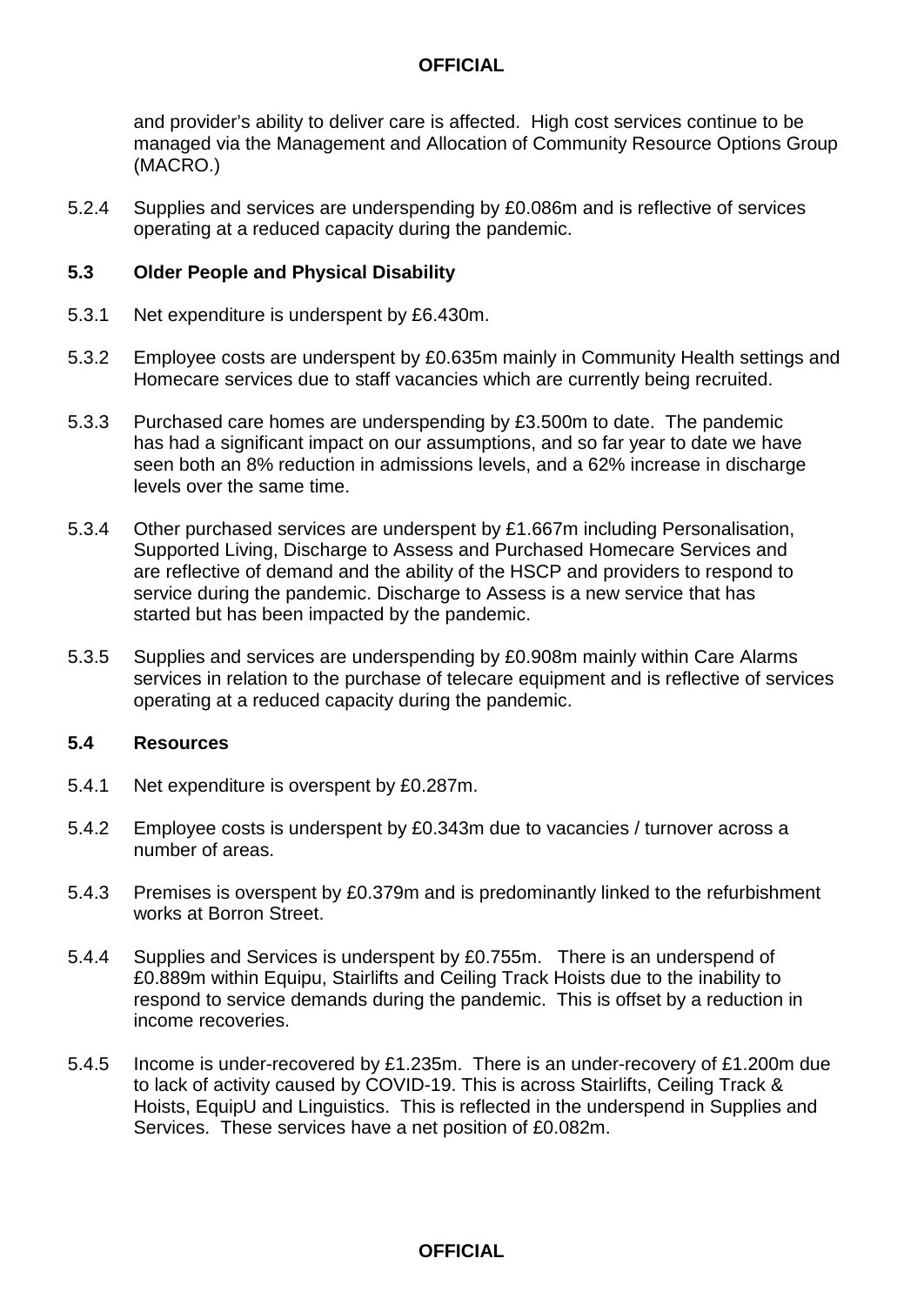# **5.5 Criminal Justice**

- 5.5.1 Net expenditure is underspent by £0.244m
- 5.5.2 The service is showing an underspend of £0.244m due mainly to slippage in appointments to vacancies and delays in implementing purchased services. Some of this will be required to be earmarked to meet future commitments.

# **5.6 Primary Care**

- 5.6.1 Primary Care is showing an underspend position of £2.548m.
- 5.6.2 Vacancies within Prescribing Support Services and Health Improvement teams is resulting in an underspend of £0.735m.
- 5.6.3 Prescribing is currently underspending by £1.818m which is summarised in the table below.

| <b>Main Areas</b>                      | £m       |
|----------------------------------------|----------|
| Schedule 4 GIC (Gross Ingredient Cost) |          |
| - main GP prescribing budget           | 0.088    |
| <b>Invest to Save</b>                  | 0.000    |
| Over-recovery of discounts and rebates | $-1.906$ |
| <b>Net Underspend</b>                  | $-1.818$ |

- 5.6.4 Indications are that prescribing volumes will remain low this year, approx. 5.5% reduction on the same period last year. This has negated the impact of higher prices due to short-supply; in addition, there are one-off windfalls from discount rebates and tariff swap reduction.
- 5.6.5 This budget area will continue to be closely monitored. At the end of last financial year the IJB earmarked £2.962m in earmarked reserves to offer a contingency in this budget due to the anticipated risk associated with pricing both during the COVID-19 pandemic and also the potential impact of BREXIT.

# **5.7 Response to COVID-19**

- 5.7.1 Funding of costs associated with COVID-19, for services delegated to the IJB, will be routed through Greater Glasgow and Clyde Health Board and passed through to the IJB to meet costs. Discussions with Scottish Government continue in relation to this funding. To date the IJB has been allocated £39.432m to meet the initial costs of responding to COVID-19. This equates to £29.987m for social care services and £9.445m for health services. The IJB continues to provide the Scottish Government with regular updates in relation to forecasted spend for all services and the cost of responding to the pandemic and this will be used by the Scottish Government in assessing future funding needs.
- 5.7.2. To date £22.093m has been spent responding to COVID-19, of which £12.528m relates to social care services and £9.565m relates to health board services.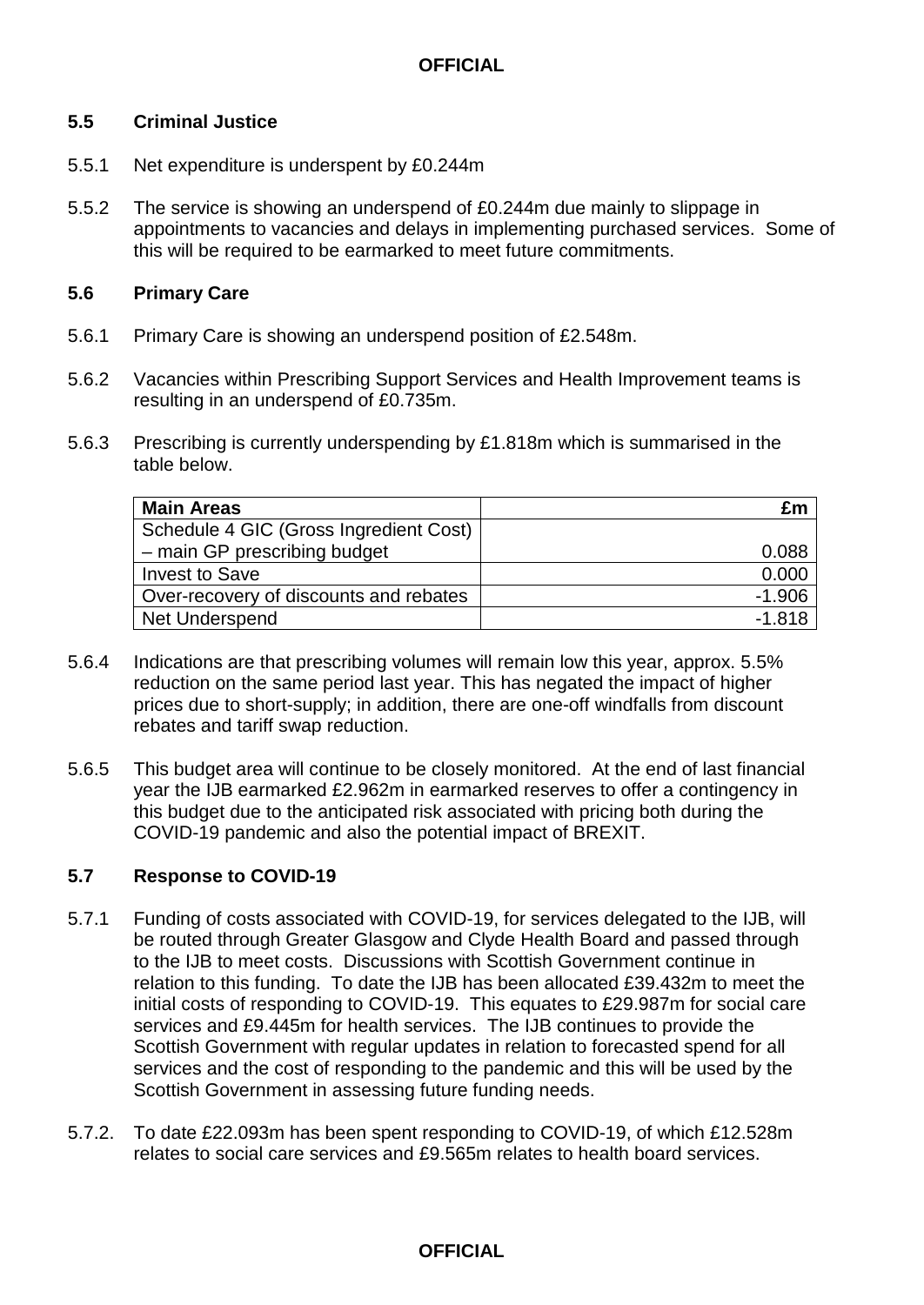# **6. Action**

6.1 The Interim Chief Officer, along with the Health and Social Care Partnership Senior Management Team, continues to manage and review the budget across all areas of the Partnership.

## **7. Conclusion**

- 7.1 Net expenditure is £13.003m lower than budget to date.
- 7.2 A number of savings initiatives through the transformation programme have yet to achieve the required level of savings. These initiatives are being critically reviewed and closely monitored by the IJB's Integration Transformation Board.
- 7.3 In line with the approved Reserves Policy, any net underspend which may occur within 2020/21 will be transferred to reserves at the end of the financial year in order to provide future security against unexpected cost pressures and aid financial stability.
- 7.4 The probable outturn for 2020/21 has now been completed and is reporting an overspend of £4.6m, however it should be recognised that this outturn has been completed with a high level of uncertainty. The Health and Social Care Partnership continues to operate under the powers introduced by the emergency legislation in relation to Covid 19 and expect these to be in place until June. As a result the final position is expected to change as we continue to respond to the challenges of the pandemic over the winter months and await confirmation of future funding allocations from the Scottish Government. The Health and Social Care Partnership continue to provide the Scottish Government with regular updates in relation to forecasted spend for all services and the cost of responding to the pandemic. Indications at this stage are that further funding will be allocated in December and in the new calendar year.
- 7.5 If full funding for COVID is received the IJB will end the year with an underspend. It is recommended that this is held in General Reserves to offer the IJB a reasonable contingency to deal with the risks which will exist in 2021/22 in relation to further COVID costs, potential financial implications of BREXIT and the ability to deliver further transformational savings while we respond to the pandemic.
- 7.6 A number of potential risks are highlighted throughout this monitoring report which will require to be mitigated going forward and these will be considered as part of our revenue budget plans for 2020/21.

#### **8. Recommendations**

- 8.1 The Integration Joint Board is asked to:
	- a) note the contents of this report;
	- b) approve the budget changes noted in section 3;
	- c) note the summary of current Directions (Appendix 2).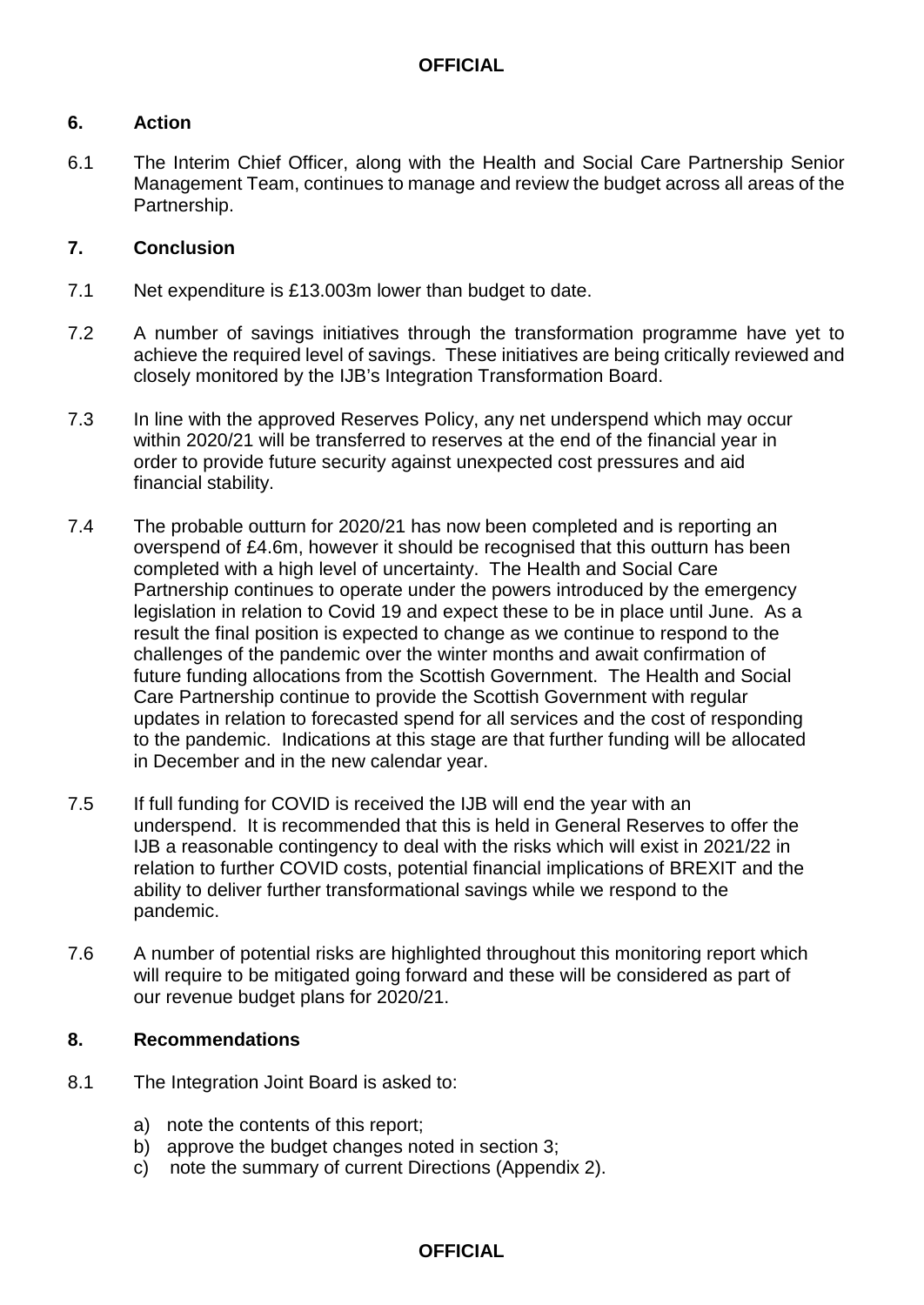

# **Direction from the Glasgow City Integration Joint Board**

| 1                       | Reference number                                                                                                     | 270121-10                                                                                                                                                                                                                                                                                |
|-------------------------|----------------------------------------------------------------------------------------------------------------------|------------------------------------------------------------------------------------------------------------------------------------------------------------------------------------------------------------------------------------------------------------------------------------------|
| $\overline{2}$          | <b>Report Title</b>                                                                                                  | Glasgow City Integration Joint Board Budget Monitoring for Month 8 and Period<br>9 2020/21                                                                                                                                                                                               |
| 3                       | Date direction issued by Integration Joint<br><b>Board</b>                                                           | 27 January 2021                                                                                                                                                                                                                                                                          |
| 4                       | Date from which direction takes effect                                                                               | 27 January 2021                                                                                                                                                                                                                                                                          |
| 5                       | <b>Direction to:</b>                                                                                                 | Glasgow City Council and NHS Greater Glasgow and Clyde jointly                                                                                                                                                                                                                           |
| 6                       | Does this direction supersede, revise or<br>revoke a previous direction – if yes, include<br>the reference number(s) | Yes - supersedes (ref 251120-9)                                                                                                                                                                                                                                                          |
| $\overline{\mathbf{7}}$ | <b>Functions covered by direction</b>                                                                                | All functions outlined in Appendix 1 of the report.                                                                                                                                                                                                                                      |
| 8                       | <b>Full text of direction</b>                                                                                        | Glasgow City Council and NHS Greater Glasgow and Clyde jointly are directed<br>to deliver services in line with the Integration Joint Board's Strategic Plan 2020-<br>23, as advised and instructed by the Chief Officer and within the revised<br>budget levels outlined in Appendix 1. |
| 9                       | <b>Budget allocated by Integration Joint Board</b><br>to carry out direction                                         | As outlined in Appendix 1.                                                                                                                                                                                                                                                               |
| 10                      | <b>Performance monitoring arrangements</b>                                                                           | In line with the agreed Performance Management Framework of the Glasgow<br>City Integration Joint Board and the Glasgow City Health and Social Care<br>Partnership.                                                                                                                      |
| 11                      | Date direction will be reviewed                                                                                      | March 2021                                                                                                                                                                                                                                                                               |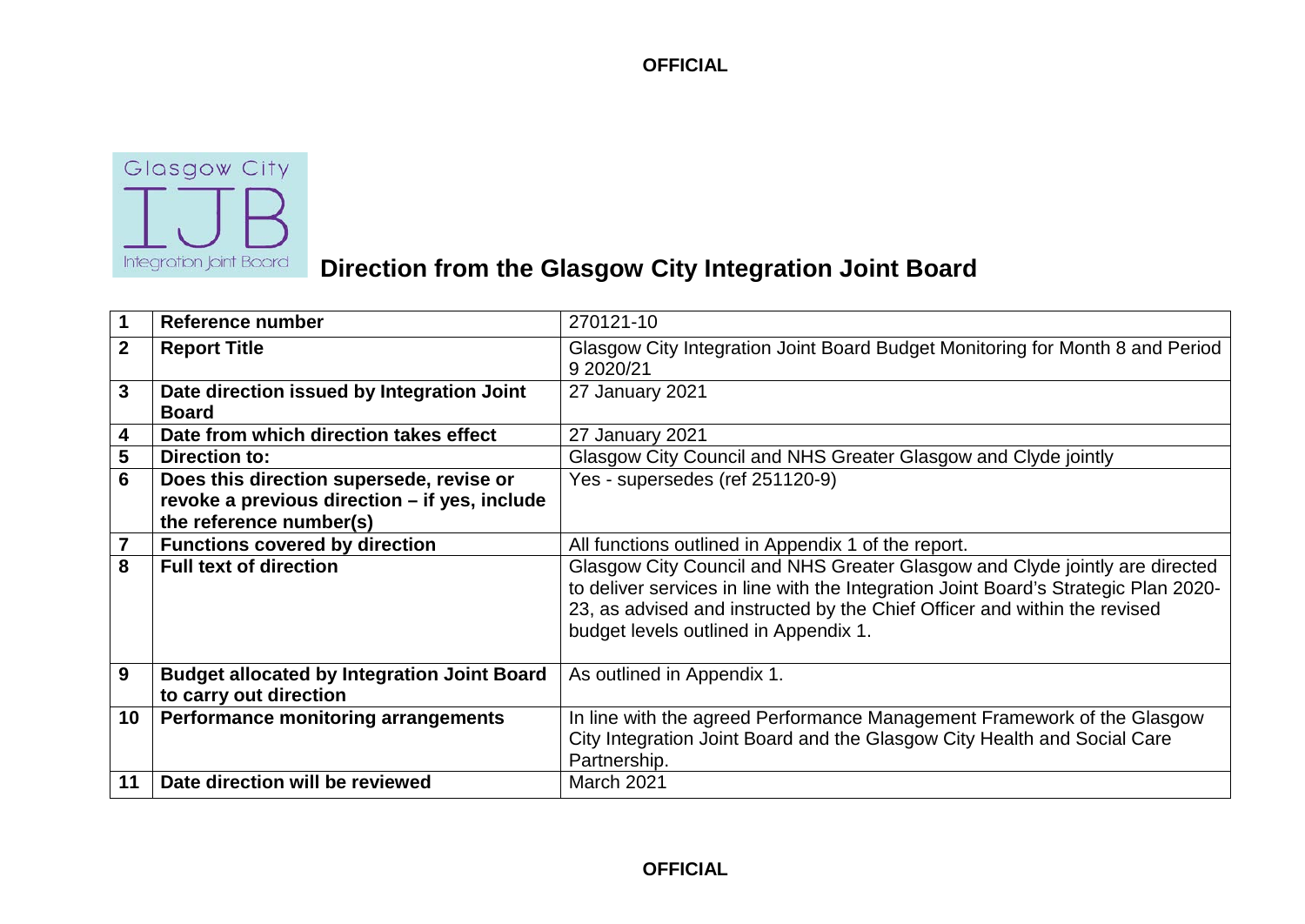**Appendix 1**

#### **Glasgow City Integration Joint Board**

#### **Budget Monitoring Statement to end November/Period 9 2020/21**

#### **Budget Variance by Care Group**

| <b>Annual Net</b><br><b>Expenditure</b><br><b>Budget</b><br>£000 |                                      | <b>Actual Net</b><br><b>Expenditure</b><br>to Date<br>£000 | <b>Budgeted Net</b><br><b>Expenditure to</b><br>Date<br>£000 | <b>Variance</b><br>to Date<br>£000 |
|------------------------------------------------------------------|--------------------------------------|------------------------------------------------------------|--------------------------------------------------------------|------------------------------------|
|                                                                  | 158.017 Children and Families        | 99,403                                                     | 102,888                                                      | $-3,485$                           |
|                                                                  | 301,450 Adult Services               | 191,186                                                    | 192,890                                                      | $-1,704$                           |
|                                                                  | 313,934 Older People (incl Dementia) | 184,288                                                    | 190,718                                                      | $-6,430$                           |
|                                                                  | 39,028 Resources                     | 30,734                                                     | 30.447                                                       | 287                                |
|                                                                  |                                      |                                                            |                                                              |                                    |
|                                                                  | -740 Criminal Justice                | $-794$                                                     | $-550$                                                       | $-244$                             |
|                                                                  | 361,984 Primary Care                 | 236.871                                                    | 239.419                                                      | $-2,548$                           |
|                                                                  | 39,432 COVID-19                      | 22,093                                                     | 20,972                                                       | 1,121                              |
|                                                                  |                                      |                                                            |                                                              |                                    |
| 1.213.105 Total                                                  |                                      | 763,781                                                    | 776.784                                                      | $-13,003$                          |

|           | Funded By:-                            |
|-----------|----------------------------------------|
| 426.294   | <b>Glasgow City Council</b>            |
| 773.991   | NHS Greater Glasgow & Clyde            |
| $11.395$  | NHS Greater Glasgow & Clyde - COVID-19 |
| 1.425     | Drawdown of Earmarked Reserves         |
| 1,213,105 |                                        |

| ransfer to R<br>'eserves |    |
|--------------------------|----|
| <b>INe</b>               | -  |
| nce.                     | J' |

#### **Budget Variance by Subjective Analysis**

| Annual        |                                | <b>Actual to</b> | <b>Budget to Date</b> | Variance       |
|---------------|--------------------------------|------------------|-----------------------|----------------|
| <b>Budget</b> |                                | Date             |                       | to Date        |
| £000          | <b>Expenditure</b>             | £000             | £000                  | £000           |
|               | 491,784 Employee costs         | 321,038          | 320,010               | 1,028          |
|               | 25,264 Premises Costs          | 5,876            | 4,556                 | 1,320          |
|               | 5,682 Transport Costs          | 3,440            | 3,549                 | $-109$         |
|               | 83,883 Supplies and Services   | 55,328           | 64,010                | $-8,682$       |
|               | 319,065 Third party Costs      | 200,861          | 207,363               | $-6,502$       |
|               | 34,814 Transfer Payments       | 26,859           | 26,264                | 595            |
|               | 868 Capital Financing Costs    |                  |                       | $\overline{0}$ |
|               | 124,627 Prescribing            | 80,213           | 82,031                | $-1,818$       |
|               | 213,516 Family Health Services | 142,547          | 142,543               | 4              |
|               | 1,299,503 Total Expenditure    | 836,162          | 850,326               | $-14,164$      |
|               |                                |                  |                       |                |
|               | 86,398 Income                  | 72,381           | 73,542                | $-1,161$       |
|               |                                |                  |                       |                |
|               | 1,213,105 Net Expenditure      | 763,781          | 776,784               | $-13,003$      |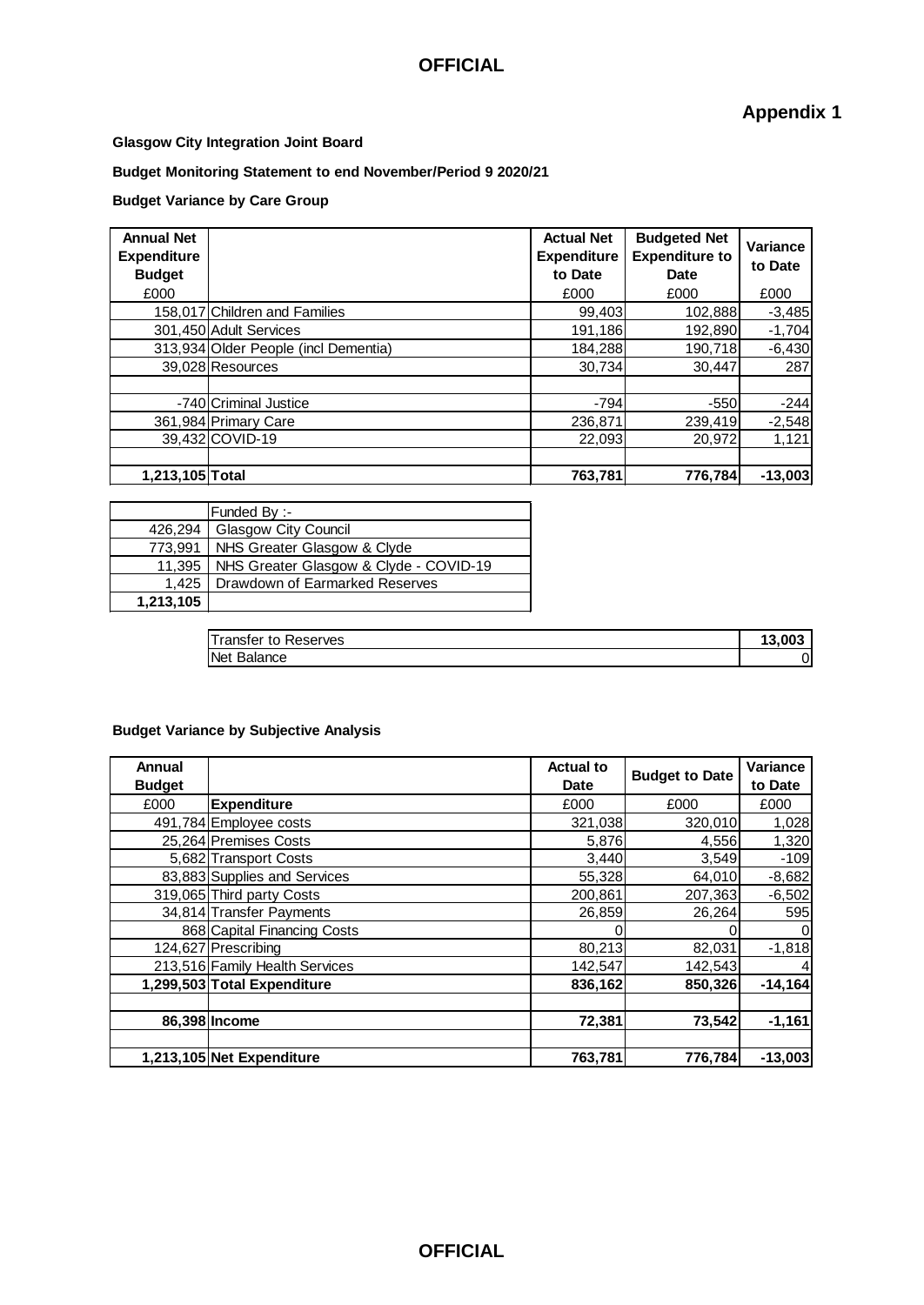| Reference no. Report Title |                                 | <b>Direction to</b>           | <b>Full Text</b>                                                                                          | <b>Functions Covered by Direction</b>                                                              | <b>Budget Allocated by IJB to carry out</b><br>direction(s)                    | Date Issued       | <b>Status</b> | Link to IJB paper                                                      | <b>Most Recent Review (Date)</b> |
|----------------------------|---------------------------------|-------------------------------|-----------------------------------------------------------------------------------------------------------|----------------------------------------------------------------------------------------------------|--------------------------------------------------------------------------------|-------------------|---------------|------------------------------------------------------------------------|----------------------------------|
|                            |                                 |                               | Glasgow City Council and NHS Greater Glasgow and                                                          |                                                                                                    |                                                                                |                   |               |                                                                        |                                  |
|                            |                                 |                               | Clyde are directed to work together with the Chief<br>Officer, the Chief Officer: Finance and Resources,  |                                                                                                    |                                                                                |                   |               |                                                                        |                                  |
|                            |                                 |                               | and others as necessary to develop an integrated,                                                         |                                                                                                    |                                                                                |                   |               |                                                                        |                                  |
|                            |                                 |                               | partnership approach to development of a                                                                  |                                                                                                    |                                                                                |                   |               |                                                                        |                                  |
|                            |                                 |                               | transformation programme for health and social                                                            |                                                                                                    |                                                                                |                   |               |                                                                        |                                  |
|                            |                                 |                               | care services in Glasgow, and to the budget setting                                                       |                                                                                                    |                                                                                |                   |               | https://glasgowcity.hscp.scot/si                                       |                                  |
|                            |                                 |                               | process for the Council and Health Board as it<br>relates to health and social care services, as outlined |                                                                                                    |                                                                                |                   |               | es/default/files/publications/IJB<br>Meeting 20160624 Item 8 Del       |                                  |
|                            |                                 |                               |                                                                                                           |                                                                                                    | The 2017/18 budget, as notified to                                             |                   |               | vering_Transformed_Health_Sor                                          |                                  |
|                            | Delivering a Transformed Health |                               | https://www.glasgow.gov.uk/CHttpHandler.ashx?id                                                           | All functions delegated to the Glasgow City                                                        | the Integration Joint Board by the                                             |                   |               | al%20Care_Glasgow_April%202                                            |                                  |
| 240616-8-a                 | and Social Care Service         | Both Council and Health Board | $= 339098p = 0$                                                                                           | ntegration Joint Board                                                                             | Chief Officer: Finance and Resources                                           | 21-Sep-16 Current |               | 17.pdf                                                                 | 06 August 2019                   |
|                            |                                 |                               | Glasgow City Council and NHS Greater Glasgow and                                                          |                                                                                                    |                                                                                |                   |               |                                                                        |                                  |
|                            |                                 |                               | Clyde are directed to deliver homelessness services                                                       |                                                                                                    |                                                                                |                   |               |                                                                        |                                  |
|                            |                                 |                               | in line with the Homelessness Strategy outlined in                                                        |                                                                                                    |                                                                                |                   |               |                                                                        |                                  |
|                            |                                 |                               | this report                                                                                               |                                                                                                    |                                                                                |                   |               |                                                                        |                                  |
|                            |                                 |                               | (https://www.glasgow.gov.uk/CHttpHandler.ashx?id                                                          |                                                                                                    |                                                                                |                   |               | https://glasgowcity.hscp.scot/sit<br>es/default/files/publications/IJB |                                  |
| 210916-12-a                | Homelessness Strategy           | Both Council and Health Board | =35270&p=0), as advised and instructed by the Chief<br>Officer: Planning, Strategy and Commissioning      | Homelessness Services                                                                              | As advised by the Chief Officer:<br><b>Finance and Resources</b>               | 21-Sep-16 Current |               | Meeting_20160921_Item_12.pd                                            | 27 August 201                    |
|                            |                                 |                               | Glasgow City Council are directed to continue to                                                          |                                                                                                    |                                                                                |                   |               |                                                                        |                                  |
|                            |                                 |                               | support young unaccompanied asylum seeking                                                                |                                                                                                    |                                                                                |                   |               |                                                                        |                                  |
|                            |                                 |                               | children who present in the city, and to continue to                                                      |                                                                                                    |                                                                                |                   |               |                                                                        |                                  |
|                            |                                 |                               | engage with the Home Office and others with regard                                                        |                                                                                                    |                                                                                |                   |               |                                                                        |                                  |
|                            | Unaccompanied Asylum Seeking    |                               | to the issues outlined in this report<br>(https://www.glasgow.gov.uk/CHttpHandler.ashx?id                 |                                                                                                    | As advised by the Chief Officer:                                               |                   |               | https://glasgowcity.hscp.scot/sit<br>es/default/files/publications/IJB |                                  |
| 210916-15-a                | Children                        | Council only                  | $=35273&p=0$                                                                                              | Children's Services                                                                                | <b>Finance and Resources</b>                                                   | 21-Sep-16 Current |               | Meeting 20160921 Item 15.pd                                            | 03 September 201                 |
|                            |                                 |                               | Glasgow City Council and NHS Greater Glasgow and                                                          |                                                                                                    |                                                                                |                   |               |                                                                        |                                  |
|                            |                                 |                               | Clyde are directed to develop and deliver                                                                 |                                                                                                    |                                                                                |                   |               |                                                                        |                                  |
|                            |                                 |                               | Occupational Therapy services as outlined in this<br>report                                               |                                                                                                    |                                                                                |                   |               | https://glasgowcity.hscp.scot/sit                                      |                                  |
|                            |                                 |                               | (https://www.glasgow.gov.uk/CHttpHandler.ashx?id                                                          |                                                                                                    | As advised by the Chief Officer:                                               |                   |               | es/default/files/publications/IJB                                      |                                  |
| 210916-21-a                | Occupational Therapy Review     | Both Council and Health Board | $= 352788p = 0$                                                                                           | Older People's Services / Occupational Therapy                                                     | Finance and Resources                                                          | 21-Sep-16 Current |               | Meeting 20160921 Item 21.pd                                            | 23 August 2019                   |
|                            |                                 |                               | Glasgow City Council are directed to identify the best                                                    |                                                                                                    |                                                                                |                   |               |                                                                        |                                  |
|                            |                                 |                               | approach to implementing the recommendations                                                              |                                                                                                    |                                                                                |                   |               |                                                                        |                                  |
|                            |                                 |                               | outlined in the PA Consulting report described in this<br>paper                                           |                                                                                                    |                                                                                |                   |               |                                                                        |                                  |
|                            |                                 |                               | (https://www.glasgow.gov.uk/CHttpHandler.ashx?id                                                          |                                                                                                    |                                                                                |                   |               | https://glasgowcity.hscp.scot/sit                                      |                                  |
|                            |                                 |                               | =35279&p=0), and to subsequently implement those                                                          |                                                                                                    | As advised by the Chief Officer:                                               |                   |               | es/default/files/publications/IJB                                      |                                  |
| 210916-22-a                | <b>Assistive Technology</b>     | Both Council and Health Board | recommendations.                                                                                          | Older People's Services                                                                            | <b>Finance and Resources</b>                                                   | 21-Sep-16 Current |               | Meeting_20160921_Item_22.pd                                            | 23 August 2019                   |
|                            |                                 |                               |                                                                                                           |                                                                                                    | £50,000 expenditure to be funded<br>from the social work, health and           |                   |               |                                                                        |                                  |
|                            | Community Planning              |                               | Glasgow City Council and NHS Greater Glasgow and<br>Clyde are directed to support the transition of the   |                                                                                                    | Integrated Care Fund budgets as                                                |                   |               | https://glasgowcity.hscp.scot/si                                       |                                  |
|                            | Arrangements (Community         |                               | new Community Justice arrangements as outlined in                                                         |                                                                                                    | determined by the Chief Officer:                                               |                   |               | es/default/files/publications/IJB                                      |                                  |
| 311016-5-a                 | Justice functions)              | Both Council and Health Board | this paper.                                                                                               | <b>Community Justice functions</b>                                                                 | Finance and Resources.                                                         | 31-Oct-16 Current |               | Meeting 20161031 Item 5.pdf                                            | 27 August 201                    |
|                            |                                 |                               |                                                                                                           |                                                                                                    |                                                                                |                   |               | https://glasgowcity.hscp.scot/si                                       |                                  |
|                            |                                 |                               |                                                                                                           |                                                                                                    |                                                                                |                   |               | es/default/files/publications/ITE<br>M%20No%207%20-                    |                                  |
|                            |                                 |                               |                                                                                                           |                                                                                                    |                                                                                |                   |               | %20Multi%20Agency%20City%20                                            |                                  |
|                            | Multi Agency City Centre Hub    |                               | Implement the proposed pilot as outlined in this                                                          |                                                                                                    | As advised by the Chief Officer:                                               |                   |               | Centre%20Hub%20Pilot%20Pro                                             |                                  |
| 311016-7-a                 | Pilot Proposal                  | Council only                  | report                                                                                                    | Out of Hours homelessness provision.                                                               | Finance and Resources                                                          | 31-Oct-16 Current |               | osal.pdf                                                               | 27 August 2019                   |
|                            |                                 |                               |                                                                                                           |                                                                                                    | Direction to be carried out from                                               |                   |               |                                                                        |                                  |
|                            |                                 |                               |                                                                                                           |                                                                                                    | within existing resource allocation as                                         |                   |               |                                                                        |                                  |
|                            |                                 |                               |                                                                                                           |                                                                                                    | directed by the Chief Officer: Finance                                         |                   |               |                                                                        |                                  |
|                            |                                 |                               |                                                                                                           |                                                                                                    | and Resources. A number of                                                     |                   |               |                                                                        |                                  |
|                            |                                 |                               |                                                                                                           | All functions associated with the provision of                                                     | financial risks outlined in this report                                        |                   |               | https://glasgowcity.hscp.scot/sit                                      |                                  |
|                            |                                 |                               | NHS Greater Glasgow and Clyde are directed to                                                             | continuing care - acute care (Hospital Based                                                       | will be kept under review by the                                               |                   |               | es/default/files/publications/ITE<br>M%20No%208%20-                    |                                  |
|                            |                                 |                               | begin work on testing the transitional model for<br>continuing and complex care in North East Glasgow     | Complex Care), care at home, long term care,<br>intermediate care (rehabilitation) or intermediate | Chief Officer: Finance and Resources,<br>and reported to the Integration Joint |                   |               | %20Continuing%20and%20Con                                              |                                  |
| 311016-8-a                 | Continuing and Complex Care     | Health Board only             | with immediate effect.                                                                                    | care (non-rehabilitation).                                                                         | Board in due course.                                                           | 31-Oct-16 Current |               | lex%20Care.pdf                                                         | 23 August 2019                   |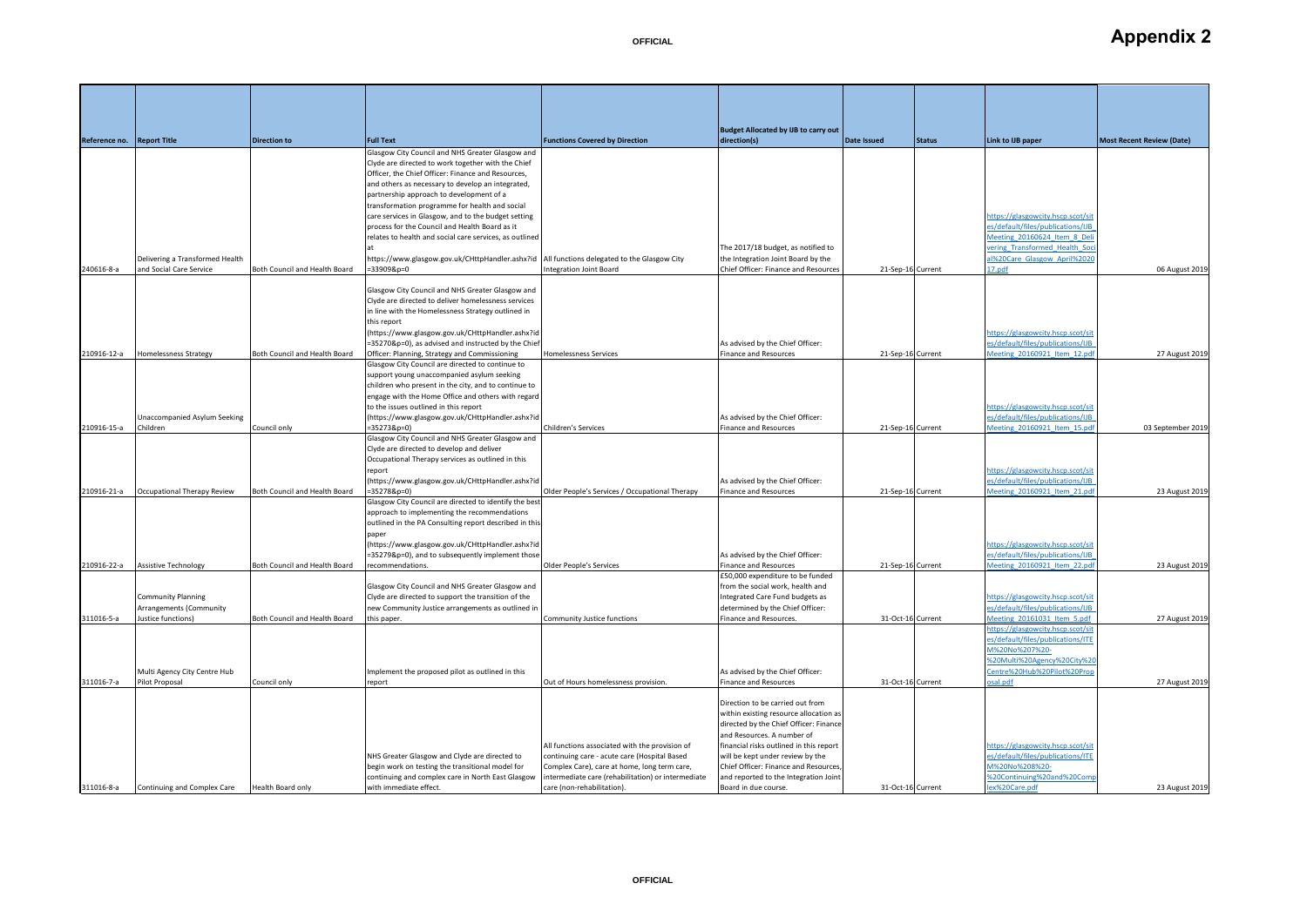**Reference no. Report Title Direction to Full Text Functions Covered by Direction**

091216-5-a

091216-8-a

| <b>Housing Contribution Statement</b>                        |                   | Glasgow City Council is directed to work with<br>Partners in the Housing Sector to deliver on the<br>actions outlined in the Action Plan appended to the               | Housing functions delegated to the Integration Joint As advised by the Chief Officer: |                                            |                   | https://glasgowcity.hscp.scot/sit<br>es/default/files/publications/IJB<br>09 12 2016 Item No 5 -<br><b>Housing Contribution Stateme</b>                      |  |
|--------------------------------------------------------------|-------------------|------------------------------------------------------------------------------------------------------------------------------------------------------------------------|---------------------------------------------------------------------------------------|--------------------------------------------|-------------------|--------------------------------------------------------------------------------------------------------------------------------------------------------------|--|
| and Action Plan                                              | Council only      | report.                                                                                                                                                                | Board via the Integration Scheme.                                                     | <b>Finance and Resources</b>               | 09-Dec-16 Current | nt and Action Plan.pdf                                                                                                                                       |  |
| Homelessness Service: Private<br><b>Rented Sector Tender</b> | Council only      | Glasgow City Council is directed to re-tender the<br>private rented sector service at the contact value of<br>£460,000, on a 3+1+1 contract.                           | <b>Homelessness Services</b>                                                          | £460,000 p.a.                              | 09-Dec-16 Current | https://glasgowcity.hscp.scot/sit<br>es/default/files/publications/IJB<br>09 12 2016 Item No 8 -<br>Homelessness Service Private<br>Rented Sector Tender.pdf |  |
| Families for Unaccompanied<br>Asylum Seeking Young People    | Council only      | Glasgow City Council is directed to implement the<br>further stages of the USAC work and continue<br>ongoing negotiations with partners as outlined in<br>this report. | Children's Services                                                                   | To be agreed.                              | 09-Dec-16 Current | https://glasgowcity.hscp.scot/sit<br>es/default/files/publications/IJB<br>09 12 2016 Item No 12 Famil<br>es for Unaccompanied Refugee<br>Children.pdf        |  |
| <b>Advocacy Tender</b>                                       | Health Board only | NHS Greater Glasgow and Clyde are directed to<br>maintain the contract for advocacy services to the<br>value of £744,455 per annum (pro-rata in 2016/17)               | Advocacy services to those client groups outlined in<br>this report.                  | £744,455 per annum (pro-rata in<br>2016/17 | 18-Jan-17 Current | https://glasgowcity.hscp.scot/sit<br>es/default/files/publications/ITE<br>$M$ No $6 -$<br><b>Advocacy Tender.pdf</b>                                         |  |
| Douglasing Effective Islat                                   |                   | Glasgow City Council and NHS Greater Glasgow and<br>Clyde are directed to implement the joint<br>commissioning conseconds or quelinod within this                      | All functions delegated to the Integration Injut-                                     | As disposed by the Chief Officers          |                   | https://glasgowcity.hscp.scot/sit<br>es/default/files/publications/ITE<br>M No 7 -<br>Douglasing Effective Islat Co.                                         |  |

**Budget Allocated by IJB to carry out direction(s) Date Issued Status Link to IJB paper Most Recent Review (Date)**

02 September 2019

30 August 2019

|             |                                  |                               | Glasgow City Council is directed to implement the    |                                                                                         |                                        |                   | es/default/files/publications/IJB |                   |
|-------------|----------------------------------|-------------------------------|------------------------------------------------------|-----------------------------------------------------------------------------------------|----------------------------------------|-------------------|-----------------------------------|-------------------|
|             |                                  |                               | further stages of the USAC work and continue         |                                                                                         |                                        |                   | 09 12 2016 Item No 12 Famil       |                   |
|             | Families for Unaccompanied       |                               | ongoing negotiations with partners as outlined in    |                                                                                         |                                        |                   | es for Unaccompanied Refugee      |                   |
| 091216-12-a | Asylum Seeking Young People      | Council only                  | this report.                                         | Children's Services                                                                     | To be agreed.                          | 09-Dec-16 Current | Children.pdf                      | 03 September 2019 |
|             |                                  |                               |                                                      |                                                                                         |                                        |                   | https://glasgowcity.hscp.scot/sit |                   |
|             |                                  |                               | NHS Greater Glasgow and Clyde are directed to        |                                                                                         |                                        |                   | es/default/files/publications/ITE |                   |
|             |                                  |                               | maintain the contract for advocacy services to the   | Advocacy services to those client groups outlined in £744,455 per annum (pro-rata in    |                                        |                   | $M$ No $6 -$                      |                   |
| 180117-6-a  | <b>Advocacy Tender</b>           | Health Board only             | value of £744,455 per annum (pro-rata in 2016/17)    | this report.                                                                            | 2016/17)                               | 18-Jan-17 Current | Advocacy_Tender.pdf               |                   |
|             |                                  |                               |                                                      |                                                                                         |                                        |                   | https://glasgowcity.hscp.scot/sit |                   |
|             |                                  |                               | Glasgow City Council and NHS Greater Glasgow and     |                                                                                         |                                        |                   | es/default/files/publications/ITE |                   |
|             |                                  |                               | Clyde are directed to implement the joint            |                                                                                         |                                        |                   | M No 7 -                          |                   |
|             | Developing Effective Joint       |                               | commissioning approach as outlined within this       | All functions delegated to the Integration Joint                                        | As directed by the Chief Officer:      |                   | Developing Effective Joint Co     |                   |
| 180117-7-a  | <b>Commissioning Arrangement</b> | Both Council and Health Board | report.                                              | Board.                                                                                  | Finance and Resources                  | 18-Jan-17 Current | nmissioning Arrangement.pdf       |                   |
|             |                                  |                               | Glasgow City Council and NHS Greater Glasgow and     |                                                                                         |                                        |                   |                                   |                   |
|             |                                  |                               | Clyde are directed to provide support from Council   |                                                                                         |                                        |                   | https://glasgowcity.hscp.scot/sit |                   |
|             |                                  |                               | and Health staff within the Partnership's Business   |                                                                                         | Direction to be carried out from       |                   | es/default/files/publications/ITE |                   |
|             |                                  |                               | Development Team in supporting the                   |                                                                                         | within existing resource allocation as |                   | M No 11 -                         |                   |
|             |                                  |                               | Communications Strategy and its action plan as       | All functions delegated to the Integration Joint                                        | directed by the Chief Officer, Finance |                   | Communications Strategy 201       |                   |
| 180117-11-a | <b>Communications Strategy</b>   | Both Council and Health Board | outlined in this report.                             | Board.                                                                                  | and Resources.                         | 18-Jan-17 Current | $7-19$ .pdf                       | 24 July 2019      |
|             |                                  |                               |                                                      |                                                                                         |                                        |                   | ttps://glasgowcity.hscp.scot/sit  |                   |
|             |                                  |                               | NHS Greater Glasgow and Clyde are directed to        |                                                                                         |                                        |                   | es/default/files/publications/IJB |                   |
|             |                                  |                               | implement the redesign of Alcohol and Drug Day       | All functions associated with the provision of Alcohol As advised by the Chief Officer: |                                        |                   | 15 02 2017 ItemNo7 -              |                   |
| 150217-7-a  | Alcohol and Drug Services        | Health Board only             | Services as outlined in this report                  | and Drug Day Services.                                                                  | <b>Finance and Resources</b>           | 15-Feb-17 Current | Alcohol and Drugs.pdf             | 23 August 2019    |
|             |                                  |                               |                                                      |                                                                                         |                                        |                   | ttps://glasgowcity.hscp.scot/sit  |                   |
|             |                                  |                               | Glasgow City Council and NHS Greater Glasgow and     |                                                                                         |                                        |                   | es/default/files/publications/IJB |                   |
|             |                                  |                               | Clyde are directed to develop or redesign adult      | All functions associated with the provision of Adult                                    | As advised by the Chief Officer:       |                   | 15 02 2017 ItemNo8 -              |                   |
| 150217-8-a  | <b>Mental Health Services</b>    | Both Council and Health Board | services as outlined within this report.             | Services as outlined within this report.                                                | <b>Finance and Resources</b>           | 15-Feb-17 Current | Mental Health Services.pdf        | 23 August 2019    |
|             |                                  |                               |                                                      |                                                                                         | As advised by the Chief Officer:       |                   | https://glasgowcity.hscp.scot/sit |                   |
|             |                                  |                               | Glasgow City Council is directed to implement the    |                                                                                         | Finance and Resources, including the   |                   | es/default/files/publications/IJB |                   |
|             |                                  |                               | approach to delivering the required Criminal Justice |                                                                                         | Scottish Government allocation of      |                   | 15 02 2017 ItemNo14 -             |                   |
|             | Criminal Justice Funding 2017 -  |                               | budget reductions as outlined in section 4 of this   |                                                                                         | £17,693,897 for Section 27 Criminal    |                   | Criminal Justice Funding 17-      |                   |
| 150217-14-a | 2018                             | Council only                  | report.                                              | <b>Criminal Justice services</b>                                                        | Justice service for 2017/18            | 15-Feb-17 Current | 18.pdf                            | 27 August 2019    |
|             |                                  |                               |                                                      |                                                                                         |                                        |                   |                                   |                   |
|             |                                  |                               | Glasgow City Council and NHS Greater Glasgow and     |                                                                                         |                                        |                   |                                   |                   |
|             |                                  |                               | Clyde are directed to explore what further actions   |                                                                                         |                                        |                   |                                   |                   |
|             |                                  |                               | are required to improve 'corporacy' of approach      |                                                                                         |                                        |                   | https://glasgowcity.hscp.scot/sit |                   |
|             | Homelessness Services -          |                               | within the City to tackle homelessness, in line with |                                                                                         | As advised by the Chief Officer:       |                   | es/default/files/publications/IJB |                   |
| 150317-8-a  | <b>Transformational Change</b>   | Both Council and Health Board | the approach adopted by Newcastle City Council       | Homelessness services                                                                   | <b>Finance and Resources</b>           | 15-Mar-17 Current | Meeting 20170315 Item 8.pdf       | 27 August 2019    |
|             |                                  |                               | NHS Greater Glasgow and Clyde is directed to         |                                                                                         |                                        |                   |                                   |                   |
|             |                                  |                               | implement the reconfigured inpatient bed provision   |                                                                                         |                                        |                   | https://glasgowcity.hscp.scot/sit |                   |
|             |                                  |                               | and investment in community resources as outlined    |                                                                                         | As advised by the Chief Officer:       |                   | es/default/files/publications/IJB |                   |
| 150317-9-a  | Older People Mental Health       | Health Board only             | in this report.                                      | Older People Mental Health                                                              | Finance and Resources                  | 15-Mar-17 Current | Meeting 20170315 Item 9.pdf       | 23 August 2019    |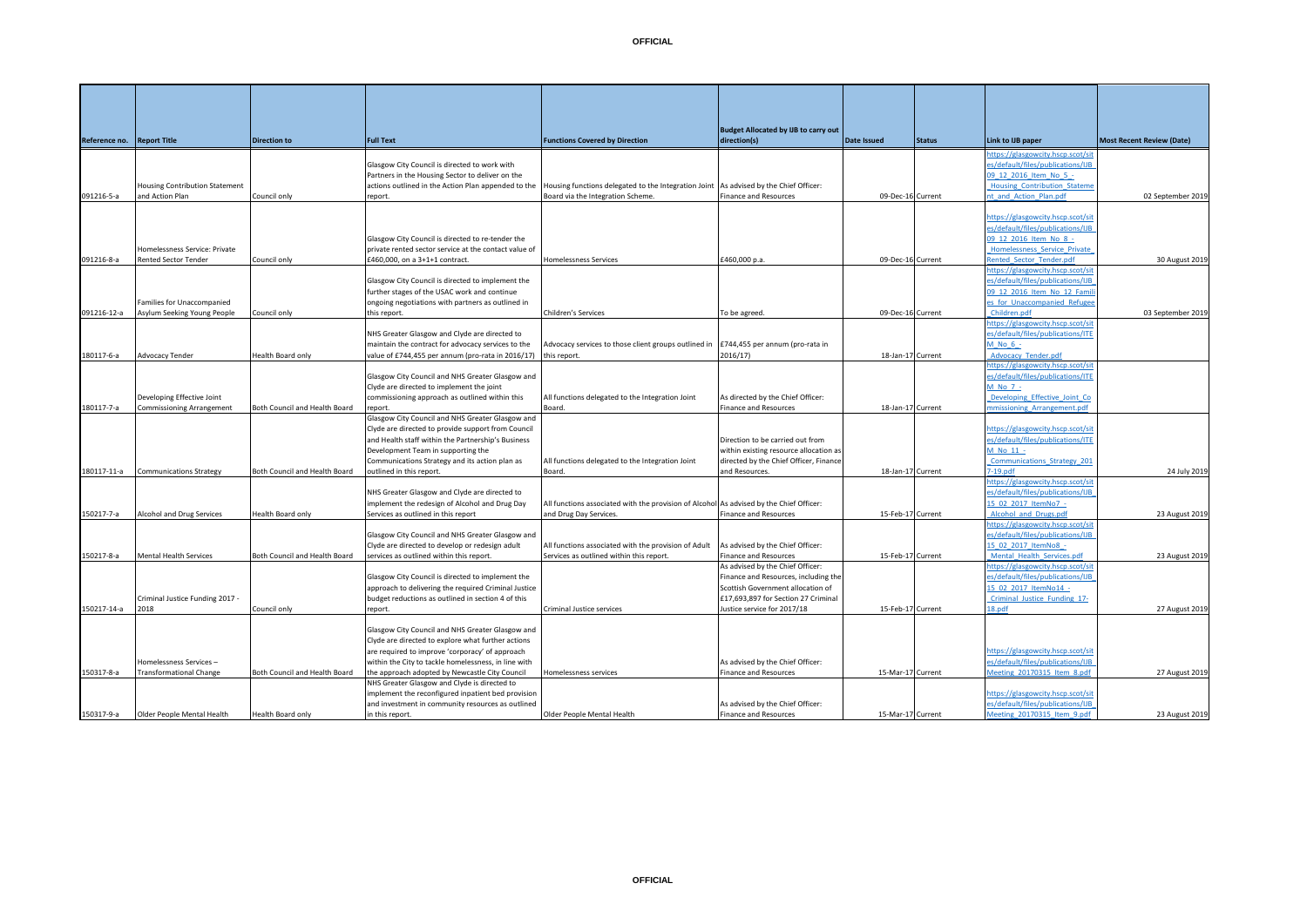|              |                               |                                                       |                                                | As advised by the Chief Officer:     |                   |                                   |                   |
|--------------|-------------------------------|-------------------------------------------------------|------------------------------------------------|--------------------------------------|-------------------|-----------------------------------|-------------------|
|              |                               |                                                       |                                                | Finance and Resources. The           |                   |                                   |                   |
|              |                               |                                                       |                                                | operating costs of the Safer Drug    |                   |                                   |                   |
|              |                               |                                                       |                                                | Consumption Facility and Heroin      |                   |                                   |                   |
|              |                               |                                                       |                                                | <b>Assisted Treatment Service is</b> |                   |                                   |                   |
|              |                               | Glasgow City Council and NHS Greater Glasgow and      |                                                | estimated at £2,355,680 per annum.   |                   | https://glasgowcity.hscp.scot/sit |                   |
|              |                               | Clyde are directed to proceed with the next stages of |                                                | This will be funded by the           |                   | es/default/files/publications/ITE |                   |
|              |                               | development of the Safer Drug Consumption Facility    |                                                | redirection of existing resources of |                   | M No 9 -                          |                   |
|              |                               |                                                       |                                                | £885.290, with the balance of        |                   | Safer Drug Consumption Facili     |                   |
|              |                               | and Heroin Assisted Treatment Service as outlined in  |                                                |                                      |                   |                                   |                   |
| on Facility  |                               | this report and in line with the previously agreed    |                                                | £1,470,390 being met from reserves   |                   | ty and Heroin Assisted Treatm     |                   |
| reatment     | Both Council and Health Board | <b>Business Case.</b>                                 | Addiction Services and related supports.       | for a period of no more than 3 years | 21-Jun-17 Current | ent.pdf                           |                   |
|              |                               |                                                       |                                                |                                      |                   | https://glasgowcity.hscp.scot/sit |                   |
|              |                               |                                                       |                                                |                                      |                   | es/default/files/publications/ITE |                   |
|              |                               | Glasgow City Council and NHS Greater Glasgow and      |                                                |                                      |                   | M%20No%2010%20-                   |                   |
| rategy 2017  |                               | Clyde are directed to implement the Falls Strategy    |                                                | As advised by the Chief Officer:     |                   | %20Glasgow%20HSCP%20Falls%        |                   |
|              | Both Council and Health Board | appended to this report                               | All health and social care services            | <b>Finance and Resources</b>         | 20-Sep-17 Current | 20Strategy%202017-2020.pdf        | 23 August 2019    |
|              |                               |                                                       |                                                |                                      |                   | https://glasgowcity.hscp.scot/sit |                   |
|              |                               |                                                       |                                                |                                      |                   | es/default/files/publications/ITE |                   |
|              |                               | Glasgow City Council and NHS Greater Glasgow and      |                                                |                                      |                   | M%20No%2011%20-                   |                   |
| c Plan 2017- |                               | Clyde are directed to the implement the Sexual        |                                                | As advised by the Chief Officer:     |                   | %20Sexual%20Health%20Strateg      |                   |
|              | Both Council and Health Board | Health Strategic Plan 2017-2020.                      | <b>Sexual Health Services</b>                  | <b>Finance and Resources</b>         | 20-Sep-17 Current | ic%20Plan%202017-2020.pdf         | 23 August 2019    |
|              |                               |                                                       |                                                |                                      |                   | https://glasgowcity.hscp.scot/sit |                   |
|              |                               |                                                       |                                                |                                      |                   | es/default/files/publications/ITE |                   |
|              |                               |                                                       |                                                |                                      |                   | M%20No%2012%20-                   |                   |
|              |                               | Glasgow City Council and NHS Greater Glasgow and      |                                                |                                      |                   | %20Draft%20Palliative%20and%      |                   |
| d of Life    |                               | Clyde are directed to implement the Palliative and    |                                                | As advised by the Chief Officer:     |                   | 20End%20of%20Life%20Care%2        |                   |
|              | Both Council and Health Board | End of Life Care Plan                                 | Palliative care and end of life care services. | <b>Finance and Resources</b>         | 20-Sep-17 Current | OPlan.pdf                         | 24 July 2019      |
|              |                               |                                                       |                                                |                                      |                   | https://glasgowcity.hscp.scot/sit |                   |
|              |                               |                                                       |                                                |                                      |                   | es/default/files/publications/ITE |                   |
|              |                               |                                                       |                                                |                                      |                   | M%20No%2006%20-                   |                   |
|              |                               | Glasgow City Council and NHS Greater Glasgow and      |                                                |                                      |                   | %20Transformational%20Change      |                   |
| nge          |                               | Clyde are directed to deliver the transformation      |                                                |                                      |                   | %20Programme%20-                  |                   |
| 's Services  |                               | programme for children's services as outlined in this |                                                | As advised by the Chief Officer:     |                   | %20Childrens%20Services%2020      |                   |
|              | Both Council and Health Board | report.                                               | Children's services                            | <b>Finance and Resources</b>         | 08-Nov-17 Current | 18-21.pdf                         | 03 September 2019 |
|              |                               |                                                       |                                                |                                      |                   | https://glasgowcity.hscp.scot/sit |                   |
|              |                               |                                                       |                                                |                                      |                   | es/default/files/publications/ITE |                   |
|              |                               | Glasgow City Council and NHS Greater Glasgow and      |                                                |                                      |                   | M%20No%2007%20-                   |                   |
|              |                               | .                                                     |                                                | $-100 - 100 - 100 = 100$             |                   |                                   |                   |

**Budget Allocated by IJB to carry out** 

**diate Issued direction (Status Date Issued Status Zimit to IJB paper Most Recent Review (Date)** 

 $\frac{1}{2}$ ity hecn scot/sit $\frac{1}{2}$ 

|             |                                    |                               |                                                       |                                                | Consumption Facility and Heroin        |                   |                                   |                  |
|-------------|------------------------------------|-------------------------------|-------------------------------------------------------|------------------------------------------------|----------------------------------------|-------------------|-----------------------------------|------------------|
|             |                                    |                               |                                                       |                                                | <b>Assisted Treatment Service is</b>   |                   |                                   |                  |
|             |                                    |                               | Glasgow City Council and NHS Greater Glasgow and      |                                                | estimated at £2,355,680 per annum.     |                   | https://glasgowcity.hscp.scot/sit |                  |
|             |                                    |                               | Clyde are directed to proceed with the next stages of |                                                | This will be funded by the             |                   | es/default/files/publications/ITE |                  |
|             |                                    |                               | development of the Safer Drug Consumption Facility    |                                                | redirection of existing resources of   |                   | $M$ No $9 -$                      |                  |
|             |                                    |                               | and Heroin Assisted Treatment Service as outlined in  |                                                | £885,290, with the balance of          |                   | Safer Drug Consumption Faci       |                  |
|             | Safer Drug Consumption Facility    |                               | this report and in line with the previously agreed    |                                                | £1,470,390 being met from reserves     |                   | ty and Heroin Assisted Treatm     |                  |
| 210617-9-a  | and Heroin Assisted Treatment      | Both Council and Health Board | <b>Business Case.</b>                                 | Addiction Services and related supports.       | for a period of no more than 3 years   | 21-Jun-17 Current | ent.pdf                           |                  |
|             |                                    |                               |                                                       |                                                |                                        |                   | https://glasgowcity.hscp.scot/sit |                  |
|             |                                    |                               |                                                       |                                                |                                        |                   | es/default/files/publications/ITE |                  |
|             |                                    |                               | Glasgow City Council and NHS Greater Glasgow and      |                                                |                                        |                   | M%20No%2010%20-                   |                  |
|             | Glasgow HSCP Falls Strategy 2017   |                               | Clyde are directed to implement the Falls Strategy    |                                                | As advised by the Chief Officer:       |                   | %20Glasgow%20HSCP%20Falls%        |                  |
| 200917-10-a | 2020                               | Both Council and Health Board | appended to this report                               | All health and social care services            | <b>Finance and Resources</b>           | 20-Sep-17 Current | 20Strategy%202017-2020.pdf        | 23 August 201    |
|             |                                    |                               |                                                       |                                                |                                        |                   | https://glasgowcity.hscp.scot/sit |                  |
|             |                                    |                               |                                                       |                                                |                                        |                   | es/default/files/publications/ITE |                  |
|             |                                    |                               | Glasgow City Council and NHS Greater Glasgow and      |                                                |                                        |                   | M%20No%2011%20-                   |                  |
|             | Sexual Health Strategic Plan 2017- |                               | Clyde are directed to the implement the Sexual        |                                                | As advised by the Chief Officer:       |                   | %20Sexual%20Health%20Strate       |                  |
| 200917-11-a | 2020                               | Both Council and Health Board | Health Strategic Plan 2017-2020.                      | Sexual Health Services                         | <b>Finance and Resources</b>           | 20-Sep-17 Current | ic%20Plan%202017-2020.pdf         | 23 August 201    |
|             |                                    |                               |                                                       |                                                |                                        |                   | https://glasgowcity.hscp.scot/sit |                  |
|             |                                    |                               |                                                       |                                                |                                        |                   | es/default/files/publications/ITE |                  |
|             |                                    |                               |                                                       |                                                |                                        |                   | M%20No%2012%20-                   |                  |
|             |                                    |                               | Glasgow City Council and NHS Greater Glasgow and      |                                                |                                        |                   | %20Draft%20Palliative%20and%      |                  |
|             | Draft Palliative and End of Life   |                               | Clyde are directed to implement the Palliative and    |                                                | As advised by the Chief Officer:       |                   | 20End%20of%20Life%20Care%2        |                  |
| 200917-12-a | Care Plan                          | Both Council and Health Board | End of Life Care Plan                                 | Palliative care and end of life care services. | <b>Finance and Resources</b>           | 20-Sep-17 Current | OPlan.pdf                         | 24 July 201      |
|             |                                    |                               |                                                       |                                                |                                        |                   | ttps://glasgowcity.hscp.scot/sit  |                  |
|             |                                    |                               |                                                       |                                                |                                        |                   | es/default/files/publications/ITE |                  |
|             |                                    |                               |                                                       |                                                |                                        |                   | M%20No%2006%20-                   |                  |
|             |                                    |                               | Glasgow City Council and NHS Greater Glasgow and      |                                                |                                        |                   | %20Transformational%20Chang       |                  |
|             | <b>Transformational Change</b>     |                               | Clyde are directed to deliver the transformation      |                                                |                                        |                   | %20Programme%20-                  |                  |
|             | Programme - Children's Services    |                               | programme for children's services as outlined in this |                                                | As advised by the Chief Officer:       |                   | %20Childrens%20Services%2020      |                  |
| 081117-6-a  | 2018-21                            | Both Council and Health Board | report.                                               | Children's services                            | <b>Finance and Resources</b>           | 08-Nov-17 Current | 18-21.pdf                         | 03 September 201 |
|             |                                    |                               |                                                       |                                                |                                        |                   | ttps://glasgowcity.hscp.scot/sit  |                  |
|             |                                    |                               |                                                       |                                                |                                        |                   | es/default/files/publications/ITE |                  |
|             |                                    |                               | Glasgow City Council and NHS Greater Glasgow and      |                                                |                                        |                   | M%20No%2007%20-                   |                  |
|             |                                    |                               | Clyde are directed to deliver the Transformation      |                                                | As outlined in this report at table 1, |                   | %20Older%20Peoples%20Transf       |                  |
|             | Older People's Transformational    |                               | programme for Older People's Services as outlined in  |                                                | and as advised by the Chief Officer:   |                   | ormational%20Change%20Progr       |                  |
| 081117-7-a  | Change Programme 2018-21           | Both Council and Health Board | this report.                                          | Older People's Services                        | <b>Finance and Resources</b>           | 08-Nov-17 Current | mme%202018-21.pdf                 | 23 August 201    |
|             |                                    |                               | NHS Greater Glasgow and Clyde are directed to         |                                                |                                        |                   |                                   |                  |
|             |                                    |                               | maintain the status quo regarding provision of        |                                                |                                        |                   | https://glasgowcity.hscp.scot/sit |                  |
|             |                                    |                               | Minor Injuries Services in West Glasgow, and engage   |                                                |                                        |                   | es/default/files/publications/ITE |                  |
|             |                                    |                               | with the Glasgow City HSCP and other partners in      |                                                |                                        |                   | M%20No%2008%20-                   |                  |
|             |                                    |                               | developing proposals regarding the longer term        |                                                |                                        |                   | %20West%20Glasgow%20Minor         |                  |
|             | West Glasgow Minor Injuries        |                               | sustainable provision of minor injuries services      |                                                | As advised by the Chief Officer:       |                   | %20Injuries%20Services%20Rev      |                  |
| 081117-8-a  | Services Review                    | Health Board only             | across the Board area.                                | Minor Injuries Services                        | <b>Finance and Resources</b>           | 08-Nov-17 Current | ew.pdf                            | 23 August 201    |
|             |                                    |                               |                                                       |                                                |                                        |                   |                                   |                  |

**Reference no. Report Title Direction to Full Text Functions Covered by Direction**

|             |                                      |                               |                                                    |                                 |                                     |                   | es/default/files/publications/ITE |                   |
|-------------|--------------------------------------|-------------------------------|----------------------------------------------------|---------------------------------|-------------------------------------|-------------------|-----------------------------------|-------------------|
|             |                                      |                               |                                                    |                                 |                                     |                   | M%20No%2009%20-                   |                   |
|             |                                      |                               |                                                    |                                 |                                     |                   | %20Treatment%20Foster%20Car       |                   |
|             | <b>Treatment Foster Care Service</b> |                               | Glasgow City Council are directed to terminate the |                                 |                                     |                   | e%20Service%20Review%20and        |                   |
|             | Review and Employment Tribunal       |                               | treatment foster care service as outlined in this  |                                 | As advised by the Chief Officer:    |                   | %20Employment%20Tribunal%2        |                   |
| 081117-9-a  | Judgement                            | Council only                  | report and to resolve the staffing issues therein. | Treatment foster care services. | <b>Finance and Resources</b>        | 08-Nov-17 Current | OJudgement.pdf                    | 03 September 2019 |
|             |                                      |                               |                                                    |                                 |                                     |                   | https://glasgowcity.hscp.scot/si  |                   |
|             |                                      |                               |                                                    |                                 | As advised by the Chief Officer:    |                   | es/default/files/publications/ITI |                   |
|             |                                      |                               |                                                    |                                 | Finance and Resources, including    |                   | M%20No%2011%20-                   |                   |
|             |                                      |                               |                                                    |                                 | £305,000 from the HSCP contingency  |                   | %20Provision%20of%20Forensic      |                   |
|             |                                      |                               |                                                    |                                 | fund, augmented by £140,000 from    |                   | %20Medical%20Services%20to%       |                   |
|             | Provision of Forensic Medical        |                               | Glasgow City Council and NHS Greater Glasgow and   |                                 | the sexual health budget, for one   |                   | 20People%20who%20have%20l         |                   |
|             | Services to people who have been     |                               | Clyde are directed to develop the interim service  |                                 | vear from March 2018 to run an      |                   | een%20Sexually%20Assaulted%2      |                   |
| 081117-11-a | sexually assaulted and/or raped      | Both Council and Health Board | model outlined in this report                      | <b>Sexual Health Services</b>   | interim service model for 2018 /19. | 08-Nov-17 Current | 0and%20or%20Raped.pdf             | 23 August 2019    |
|             |                                      |                               |                                                    |                                 |                                     |                   |                                   |                   |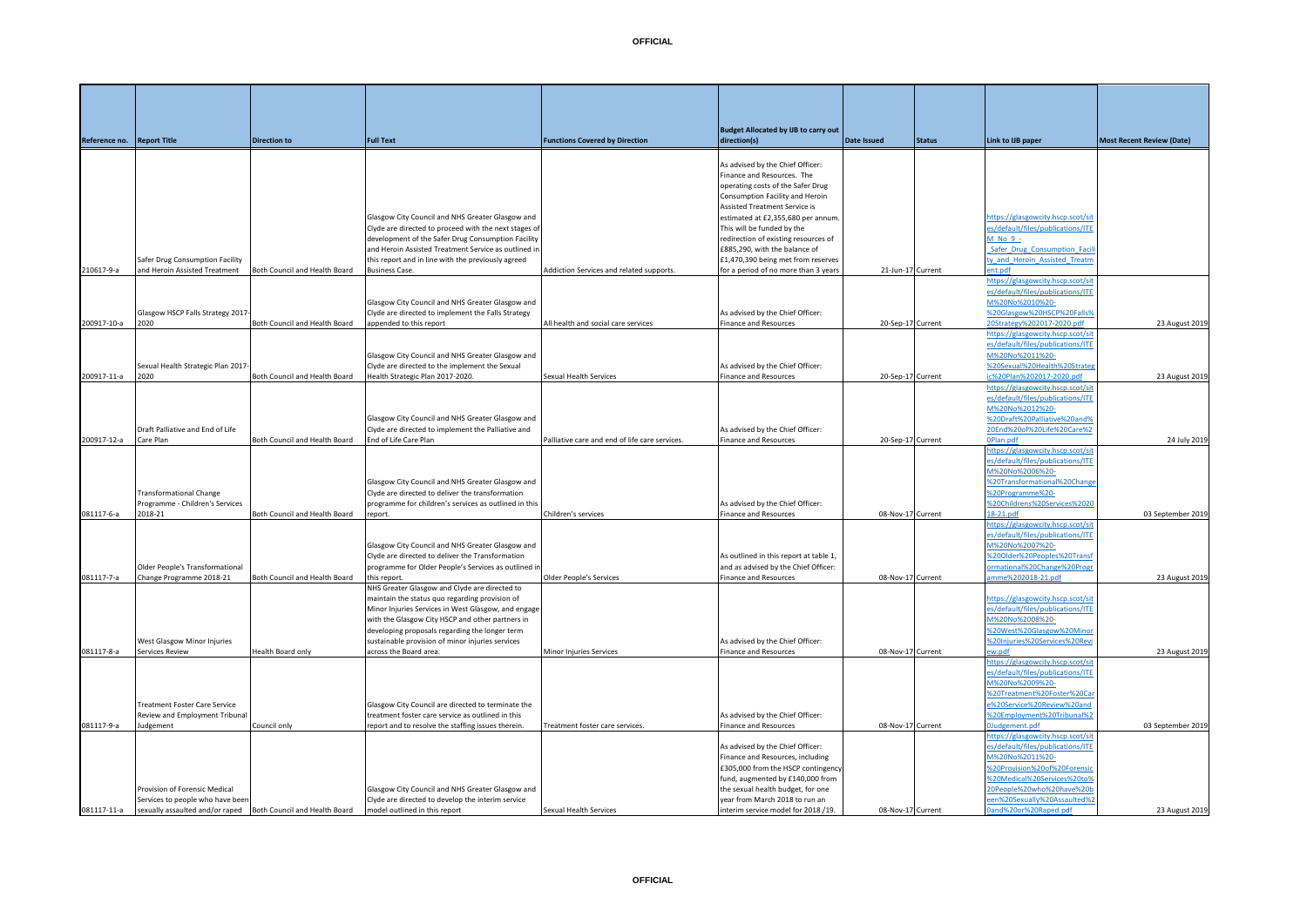081117-12-a

240118-10-a

210318-10-a

090518-11-a

200618-9-a

200618-10-a

190918-11-a

190918-9-a Primary Care Improvement Plan Health Board only

.<br>Tender Co

Glasgow Homeless Alliance

| Reference no. Report Title |                                                            | <b>Direction to</b>           | <b>Full Text</b>                                                                                          | <b>Functions Covered by Direction</b>                                                                       | <b>Budget Allocated by IJB to carry out</b><br>direction(s) | <b>Date Issued</b> | <b>Status</b> | Link to IJB paper                                          | <b>Most Recent Review (Date)</b> |
|----------------------------|------------------------------------------------------------|-------------------------------|-----------------------------------------------------------------------------------------------------------|-------------------------------------------------------------------------------------------------------------|-------------------------------------------------------------|--------------------|---------------|------------------------------------------------------------|----------------------------------|
|                            |                                                            |                               |                                                                                                           |                                                                                                             |                                                             |                    |               |                                                            |                                  |
|                            |                                                            |                               |                                                                                                           |                                                                                                             |                                                             |                    |               | https://glasgowcity.hscp.scot/si                           |                                  |
|                            |                                                            |                               |                                                                                                           |                                                                                                             |                                                             |                    |               | es/default/files/publications/ITE                          |                                  |
|                            |                                                            |                               | Glasgow City Council and NHS Greater Glasgow and                                                          |                                                                                                             |                                                             |                    |               | M%20No%2012%20-                                            |                                  |
|                            | Criminal Justice and Community                             |                               | Clyde are directed to continue to engage in the<br>evolving plans for the Maryhill Community Custodial    |                                                                                                             | As advised by the Chief Officer:                            |                    |               | %20Criminal%20Justice%20and%<br>20Community%20Justice%20Ov |                                  |
| 081117-12-a                | <b>Iustice Overview</b>                                    | Both Council and Health Board | Unit, as outlined in this report                                                                          | Criminal Justice and Community Justice services                                                             | <b>Finance and Resources</b>                                | 08-Nov-17 Current  |               | view.pdf                                                   | 27 August 2019                   |
|                            |                                                            |                               |                                                                                                           |                                                                                                             |                                                             |                    |               |                                                            |                                  |
|                            |                                                            |                               | NHS Greater Glasgow and Clyde and Glasgow City                                                            |                                                                                                             |                                                             |                    |               |                                                            |                                  |
|                            |                                                            |                               | Council are directed to review the Housing                                                                |                                                                                                             |                                                             |                    |               | https://glasgowcity.hscp.scot/sit                          |                                  |
|                            |                                                            |                               | Contribution Statement via the Housing, Health and                                                        |                                                                                                             |                                                             |                    |               | es/default/files/publications/ITE                          |                                  |
|                            |                                                            |                               | Social Care Group, and to set up a sub group of the<br>Housing, Health and Social Care Group to scope out |                                                                                                             |                                                             |                    |               | M%20No%2010%20-<br>%20Social%20Care%20Housing%             |                                  |
|                            | Social Care Housing Needs                                  |                               | the requirements of undertaking a comprehensive                                                           |                                                                                                             | As advised by Chief Officer, Finance                        |                    |               | 20Needs%20Assessment%20and                                 |                                  |
| 240118-10-a                | Assessment and Investment                                  | Both Council and Health Board | social care housing needs assessment                                                                      | <b>Housing Services</b>                                                                                     | and Resources                                               | 24-Jan-18 Current  |               | %20Investment.pdf                                          |                                  |
|                            |                                                            |                               |                                                                                                           |                                                                                                             | The total cost of the service is                            |                    |               | https://glasgowcity.hscp.scot/si                           |                                  |
|                            |                                                            |                               |                                                                                                           |                                                                                                             | £2,545,969. Glasgow's contribution                          |                    |               | es/default/files/publications/ITE                          |                                  |
|                            |                                                            |                               |                                                                                                           |                                                                                                             | is £1,588,108 and the remaining                             |                    |               | VI%20No%2010%20-                                           |                                  |
|                            |                                                            |                               | Glasgow City Council is directed to conclude                                                              |                                                                                                             | partners' contribution is £1,044,068                        |                    |               | %20Review%20of%20Social%20                                 |                                  |
| 210318-10-a                | Review of Social Work Out of<br><b>Hours Service</b>       | Council only                  | contractual arrangements for delivery of out of<br>hours social care services as outlined in this report. | Out of hours social care services                                                                           | which includes a 9% management<br>fee                       | 21-Mar-18 Current  |               | Nork%20Out%20of%20Hours%2<br>Service 0.pdf                 |                                  |
|                            |                                                            |                               |                                                                                                           |                                                                                                             |                                                             |                    |               |                                                            |                                  |
|                            |                                                            |                               |                                                                                                           |                                                                                                             |                                                             |                    |               |                                                            |                                  |
|                            |                                                            |                               |                                                                                                           |                                                                                                             |                                                             |                    |               | nttps://glasgowcity.hscp.scot/si                           |                                  |
|                            |                                                            |                               |                                                                                                           |                                                                                                             |                                                             |                    |               | es/default/files/publications/ITE                          |                                  |
|                            |                                                            |                               |                                                                                                           |                                                                                                             |                                                             |                    |               | VI%20No%2009%20-                                           |                                  |
|                            | Provision of Emergency<br>Accommodation for                |                               | Glasgow City Council are directed to progress the<br>closure of Clyde Place and re-provisioning of Rodney |                                                                                                             |                                                             |                    |               | %20Provision%20of%20Emerger<br>:y%20Accommodation%20for%2  |                                  |
| 090518-9-a                 | Homelessness                                               | Council only                  | Street as outlined in this report.                                                                        | <b>Emergency Homeless Accommodation</b>                                                                     | Confirmation of funding is awaited.                         | 09-May-18 Current  |               | Homelessness.pdf                                           | 27 August 2019                   |
|                            |                                                            |                               |                                                                                                           |                                                                                                             |                                                             |                    |               | https://glasgowcity.hscp.scot/si                           |                                  |
|                            |                                                            |                               |                                                                                                           |                                                                                                             |                                                             |                    |               | es/default/files/publications/ITE                          |                                  |
|                            |                                                            |                               |                                                                                                           |                                                                                                             |                                                             |                    |               | M%20No%2011%20-                                            |                                  |
|                            |                                                            |                               |                                                                                                           |                                                                                                             |                                                             |                    |               | %20Achieving%20Excellence%20                               |                                  |
|                            |                                                            |                               |                                                                                                           |                                                                                                             |                                                             |                    |               | %20Pharmaceutical%20Care%2                                 |                                  |
|                            | Achieving Excellence in<br>Pharmaceutical Care: A Strategy |                               | All pharmacy services and functions referred to in                                                        | All pharmacy services and functions referred to in                                                          |                                                             |                    |               | 620A%20Strategy%20for%20Sco                                |                                  |
| 090518-11-a                | for Scotland                                               | Health Board only             | the National Strategy and provided by the HSCP.                                                           | the National Strategy and provided by the HSCP.                                                             | £125m for 2018-19                                           | 09-May-18 Current  |               | and_1.pdf                                                  | 25 July 2019                     |
|                            |                                                            |                               |                                                                                                           |                                                                                                             |                                                             |                    |               |                                                            |                                  |
|                            |                                                            |                               |                                                                                                           |                                                                                                             |                                                             |                    |               | ittps://glasgowcity.hscp.scot/sit                          |                                  |
|                            |                                                            |                               |                                                                                                           |                                                                                                             |                                                             |                    |               | es/default/files/publications/ITE                          |                                  |
|                            |                                                            |                               |                                                                                                           | Policy applies across all adult care groups - older<br>adults over 65 years, younger adults with a physical |                                                             |                    |               | M%20No%2009%20-<br>620Policy%20Development%20              |                                  |
|                            | Policy Development: Transition                             |                               |                                                                                                           | or learning disability, adults with mental health                                                           |                                                             |                    |               | %20Transition%20from%20Over                                |                                  |
|                            | from Overnight Sleepover                                   |                               | To note GCHSCP's policy direction for the transition                                                      | problems and/ or addiction issues and young people                                                          |                                                             |                    |               | ight%20Sleepover%20Support%                                |                                  |
|                            | Support to Alternative Support                             |                               | from overnight sleepover support to alternative                                                           | with disabilities transitioning into adult services from To be managed within the overall                   |                                                             |                    |               | :0to%20Alternative%20Support                               |                                  |
| 200618-9-a                 | Arrangements                                               | Council only                  | support arrangements                                                                                      | 16 years or later.                                                                                          | budget allocated to GCHSCP                                  | 20-Jun-18 Current  |               | 620Arrangements.pdf                                        | 23 August 2019                   |
|                            |                                                            |                               |                                                                                                           |                                                                                                             |                                                             |                    |               | ittps://glasgowcity.hscp.scot/si                           |                                  |
|                            |                                                            |                               |                                                                                                           |                                                                                                             |                                                             |                    |               | es/default/files/publications/ITE                          |                                  |
|                            |                                                            |                               |                                                                                                           |                                                                                                             |                                                             |                    |               | VI%20No%2010%20-<br>620Development%20of%20City             |                                  |
|                            | Development of the City Centre                             |                               |                                                                                                           |                                                                                                             |                                                             |                    |               | 620Centre%20Hub%20and%20F                                  |                                  |
|                            | Hub and Redesign of Out of                                 |                               | Glasgow City Council is directed to progress the                                                          | Out of hours services for vulnerable adults with                                                            | External funding is as outlined in the                      |                    |               | edesign%20of%20Out%20of%20                                 |                                  |
| 200618-10-a                | <b>Hours Services</b>                                      | Council only                  | proposals outlined in this report                                                                         | multiple and complex needs.                                                                                 | report for 2018/19.                                         | 20-Jun-18 Current  |               | Hours%20Services.pdf                                       | 27 August 2019                   |

**OFFICIAL**

Glasgow City IJB/HSCP has been allocated £5.529m. This is forecast for Glasgow City in line with the

£23million which will reduce throughout the lifetime of the contract period, subject to service

increase in the national figure. 19-Sep-18 Current

redesign and efficiencies targets. 19-Sep-18 Current

[https://glasgowcity.hscp.scot/sit](https://glasgowcity.hscp.scot/sites/default/files/publications/ITEM%20No%2009%20-%20Primary%20Care%20Improvement%20Plan_0.pdf) s/default/files/publications/ITE [M%20No%2009%20-](https://glasgowcity.hscp.scot/sites/default/files/publications/ITEM%20No%2009%20-%20Primary%20Care%20Improvement%20Plan_0.pdf) %20Primary%20Care%20

ttps://glasgowcity.hscp.scot/si s/default/files/publications/IT [M%20No%2011%20-](https://glasgowcity.hscp.scot/sites/default/files/publications/ITEM%20No%2011%20-%20Glasgow%20Homelessness%20Alliance%20Tender_0.pdf) [%20Glasgow%20Homelessness%](https://glasgowcity.hscp.scot/sites/default/files/publications/ITEM%20No%2011%20-%20Glasgow%20Homelessness%20Alliance%20Tender_0.pdf)

ent%20Plan\_0.pdf 25 July 2019

Alliance%20Tender\_0.pdf 27 August 2019

of the Primary Care Improvement Plan in accordance Primary and community care services, mental health to increase to £18.732m by 2021-22

programme).

services, children's services (vaccination

Delivery of all Purchased Homelessness Services

Facilitate the recruitment of the new staff that are identified through implementation of the Primary

Provide the funding to support the implementation

with the letter from the Scottish Government dated

The IJB directs Glasgow City Council to issue a competitive tender for Alliance partners to work with the Council and IJB to deliver the Glasgow<br>Alliance to End Homelessness.

Care Improvement Plan

the 23 May 2018.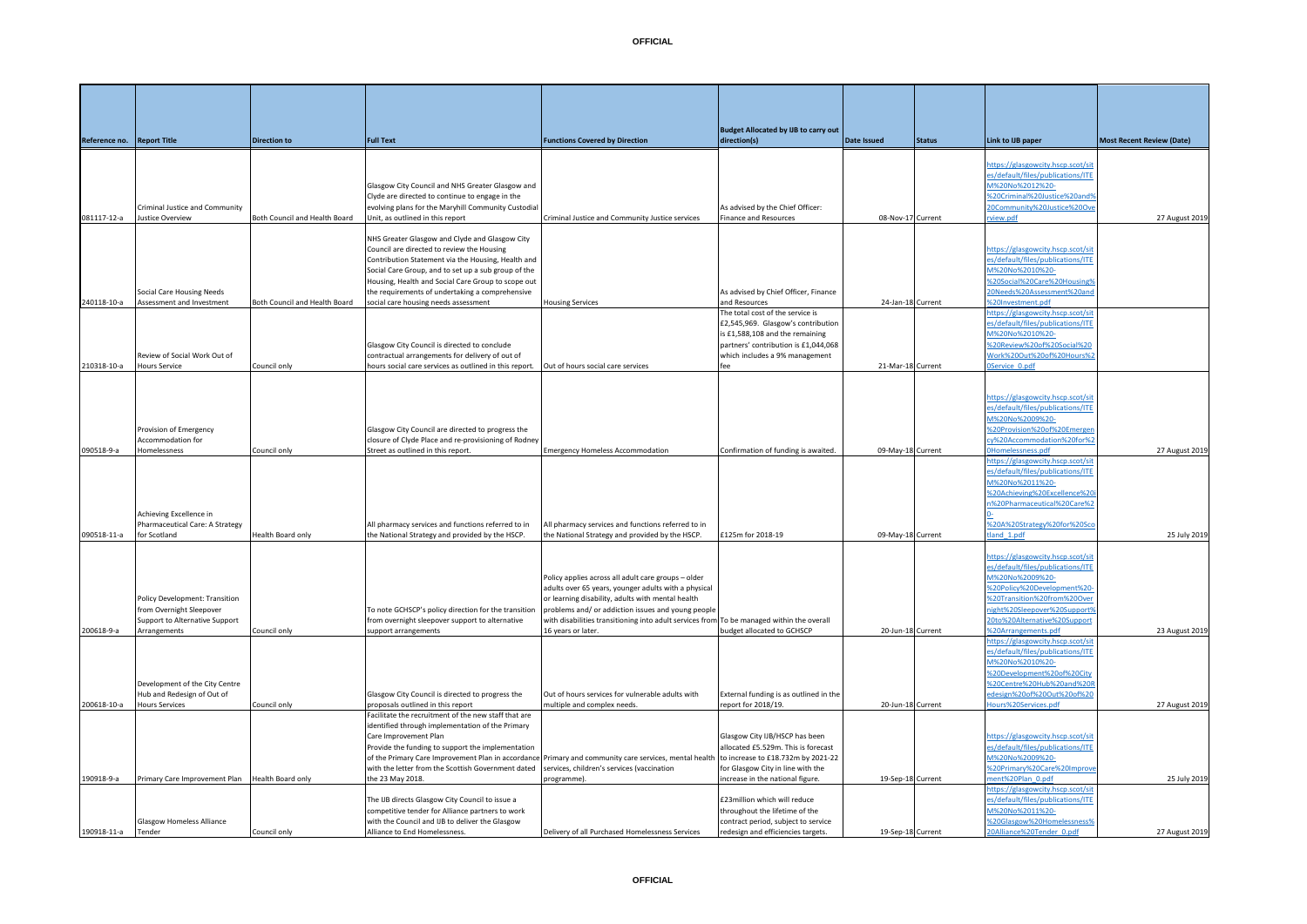|               |                                                                                                                                         |                               |                                                                                                                                                                                                                                                                                                                                                                                                                                                                                                                                              |                                                                                                                                                                                                                                                                                             | <b>Budget Allocated by IJB to carry out</b>                                                                                                                                                                                                                                                                     |                    |               |                                                                                                                                                                                                                                                                      |                                  |
|---------------|-----------------------------------------------------------------------------------------------------------------------------------------|-------------------------------|----------------------------------------------------------------------------------------------------------------------------------------------------------------------------------------------------------------------------------------------------------------------------------------------------------------------------------------------------------------------------------------------------------------------------------------------------------------------------------------------------------------------------------------------|---------------------------------------------------------------------------------------------------------------------------------------------------------------------------------------------------------------------------------------------------------------------------------------------|-----------------------------------------------------------------------------------------------------------------------------------------------------------------------------------------------------------------------------------------------------------------------------------------------------------------|--------------------|---------------|----------------------------------------------------------------------------------------------------------------------------------------------------------------------------------------------------------------------------------------------------------------------|----------------------------------|
| Reference no. | <b>Report Title</b>                                                                                                                     | <b>Direction to</b>           | <b>Full Text</b>                                                                                                                                                                                                                                                                                                                                                                                                                                                                                                                             | <b>Functions Covered by Direction</b>                                                                                                                                                                                                                                                       | direction(s)                                                                                                                                                                                                                                                                                                    | <b>Date Issued</b> | <b>Status</b> | Link to IJB paper                                                                                                                                                                                                                                                    | <b>Most Recent Review (Date)</b> |
| 190918-13-a   | ntensive Outreach Family<br>upport Service Tender                                                                                       | Council only                  | The IJB directs Glasgow City Council to issue a<br>competitive tender for the provision of Intensive<br>Outreach Family Support Services.                                                                                                                                                                                                                                                                                                                                                                                                    | Provision of community-based intensive outreach<br>family support services to children and young people<br>on the edge of care.                                                                                                                                                             | Total budget available is £3.75<br>million, £750,000 per annum for an<br>initial 3-year period, with an option<br>to extend for a further 1+1 years<br>subject to satisfactory service<br>review.                                                                                                               | 19-Sep-18 Current  |               | ittps://glasgowcity.hscp.scot/si<br>es/default/files/publications/ITE<br>M%20No%2013%20-<br>%20%20Intensive%20Outreach%<br>20Family%20Support%20Service<br>%20Tender.pdf                                                                                             | 03 September 2019                |
|               |                                                                                                                                         |                               | Glasgow City Council is directed to deliver Homecare<br>and associated services, noting a 50% contribution<br>to the 2018/19 forecasted overspend will be<br>provided by the IJB, on the basis that Glasgow City<br>Council provides the remaining 50% contribution.<br>Glasgow City Council is directed to consider future<br>funding requirements as part of the 2019/20<br>revenue budget exercise.                                                                                                                                       | Homecare and associated services as outlined in                                                                                                                                                                                                                                             | The IJB delegates an additional<br>3.3m from reserves to support<br>Homecare service delivery in 2018-                                                                                                                                                                                                          |                    |               | https://glasgowcity.hscp.scot/sit<br>es/default/files/publications/ITE<br>M%20No%2006%20-<br>%20Cordia%20Transfer%20Upda                                                                                                                                             |                                  |
| 071118-6-a    | Cordia Transfer Update                                                                                                                  | Council only                  |                                                                                                                                                                                                                                                                                                                                                                                                                                                                                                                                              | section 2.2.                                                                                                                                                                                                                                                                                | 19                                                                                                                                                                                                                                                                                                              | 07-Nov-18 Current  |               | $e_1.pdf$                                                                                                                                                                                                                                                            | 06 August 2019                   |
|               |                                                                                                                                         |                               |                                                                                                                                                                                                                                                                                                                                                                                                                                                                                                                                              |                                                                                                                                                                                                                                                                                             | The estimated annual recurring cost<br>of this service is circa £2.7 million.<br>This will be funded from Health<br>Board Resource Transfer available<br>for Long Stay Tier 4 patients, current<br>budget provision for existing service<br>users which will transfer with them,<br>and new demand assumptions. |                    |               |                                                                                                                                                                                                                                                                      |                                  |
|               | Tender for Specialist Care Home<br>Service to Support People with<br>Learning Disability requiring                                      |                               | Direct the Council to advertise the requirement for a<br>15 bed specialist care home to support people with<br>learning disabilities requiring complex care, and<br>provide an options paper back to the IJB once the                                                                                                                                                                                                                                                                                                                        | Specialist Care Home Service for People with<br>Learning Disabilities assessed as requiring Complex                                                                                                                                                                                         | This financial framework will require<br>service users identified for the<br>service to match these funding<br>assumptions.<br>Non recurring start-up costs will<br>equire to be identified.                                                                                                                    |                    |               | https://glasgowcity.hscp.scot/sit<br>es/default/files/publications/ITE<br>M%20No%2008%20-<br>%20Tender%20for%20a%20Spe<br>alist%20Care%20Home%20Serv<br>e%20to%20Support%20People<br>%20with%20LD%20requiring%2                                                      |                                  |
| 071118-8-a    | Complex Care                                                                                                                            | Council only                  | procurement exercise is complete                                                                                                                                                                                                                                                                                                                                                                                                                                                                                                             | Care.                                                                                                                                                                                                                                                                                       |                                                                                                                                                                                                                                                                                                                 | 07-Nov-18 Current  |               | Complex%20Care_1.pdf                                                                                                                                                                                                                                                 | 23 August 2019                   |
| 071118-9-a    | Changes to Frail Elderly<br>Continuing Care: Implementation<br>of the Scottish Government<br>Guidance on Hospital Based<br>Complex Care | lealth Board only             | Work in partnership with Glasgow City HSCP to<br>deliver the proposed changes to the provision of<br>continuing care and AWI as outlined in the paper.                                                                                                                                                                                                                                                                                                                                                                                       | Continuing care and AWI bed provision within<br>Glasgow City.                                                                                                                                                                                                                               | £4.1m has been identified for<br>Glasgow City within the financial<br>framework.                                                                                                                                                                                                                                | 07-Nov-18 Current  |               | ittps://glasgowcity.hscp.scot/si<br>es/default/files/publications/ITE<br>M%20No%2009%20-<br>%20Changes%20to%20Frail%20<br>derly%20Continuing%20Care_1<br><b>Africa</b>                                                                                               | 23 August 2019                   |
| 121218-8-a    | Alcohol and Drug Partnership:<br>Priorities for Additional<br>Investment                                                                | Both Council and Health Board | Glasgow City Council and NHS Greater Glasgow and<br>Clyde are directed to implement the plans outlined<br>in this report.                                                                                                                                                                                                                                                                                                                                                                                                                    | Glasgow City ADP                                                                                                                                                                                                                                                                            | As outlined in the report                                                                                                                                                                                                                                                                                       | 12-Dec-18 Current  |               | https://glasgowcity.hscp.scot/si<br>es/default/files/publications/ITE<br>M%20No%2008%20-<br>%20Alcohol%20and%20Drug%2<br>Partnership%20-<br>620Priorities%20for%20Additio<br>1%20Investment 0.pdf                                                                    |                                  |
|               |                                                                                                                                         |                               |                                                                                                                                                                                                                                                                                                                                                                                                                                                                                                                                              | The new 2019 Framework Agreement will apply to 3                                                                                                                                                                                                                                            |                                                                                                                                                                                                                                                                                                                 |                    |               |                                                                                                                                                                                                                                                                      |                                  |
| 060219-6-a    | Update on the Award of the 2019<br>Social Work Framework<br>Agreement for Selected<br>Purchased Social Care Supports Council only       |                               | Glasgow City Council is directed to implement the<br>2019 Framework and the prioritisation for the<br>Central Review Team as prescribed in section 5 of<br>this report. Glasgow City Council are further directed eligible for service from the following service user<br>to allocate the funding outlined in section 4.1 of this groups:<br>report (£0.6m) to meet the identified costs of<br>increasing the rates paid for care and support under<br>the 2015 Framework rates to the minimum<br>threshold rate set for the 2019 Framework. | types of services:<br>Care and Support Services<br>- Day Opportunities Services<br>- Short Breaks/Respite Services<br>The services can be used by people assessed as<br>People with Mental Health issues<br>- People with Disabilities<br>Older People<br>- Children Affected by Disability | £0.6m                                                                                                                                                                                                                                                                                                           | 06-Feb-19 Current  |               | https://glasgowcity.hscp.scot/sit<br>es/default/files/publications/ITE<br>M%20No%2006%20-<br>%20Update%20on%20the%20A<br>ward%20of%20the%202019%20<br>iocial%20Work%20Framework%<br>20Agreement%20for%20Selecte<br>620Purchased%20Social%20Car<br>e%20Supports_0.pdf |                                  |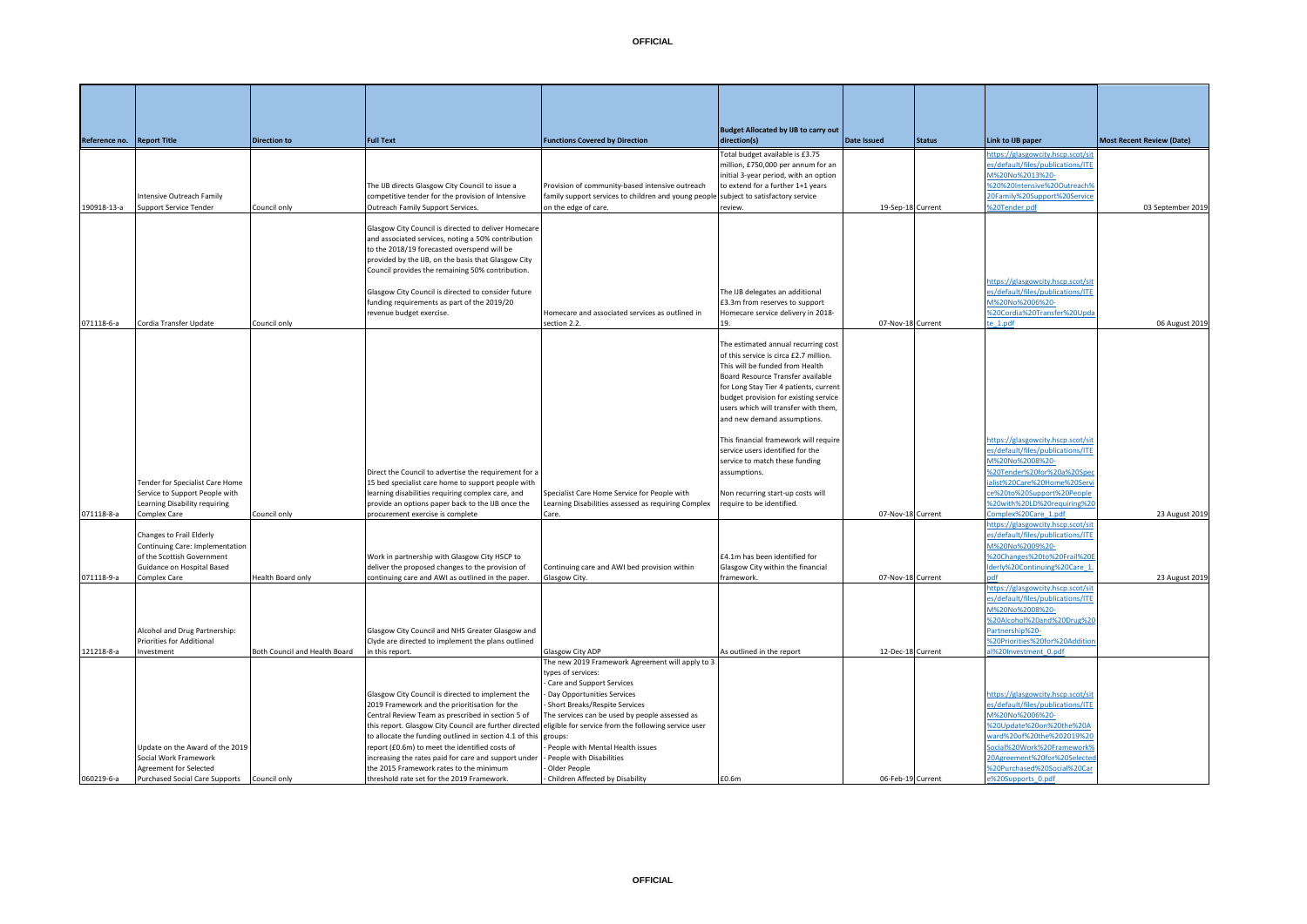**Reference no.** Report Title

| Reference no. Report Title |                                                                 | <b>Direction to</b>           | <b>Full Text</b>                                                                                                | <b>Functions Covered by Direction</b>                  | direction(s)                           | <b>Date Issued</b> | <b>Status</b> | Link to UB paper                  | <b>Most Recent Review (Date)</b> |
|----------------------------|-----------------------------------------------------------------|-------------------------------|-----------------------------------------------------------------------------------------------------------------|--------------------------------------------------------|----------------------------------------|--------------------|---------------|-----------------------------------|----------------------------------|
|                            |                                                                 |                               |                                                                                                                 |                                                        |                                        |                    |               |                                   |                                  |
|                            |                                                                 |                               |                                                                                                                 |                                                        |                                        |                    |               | https://glasgowcity.hscp.scot/sit |                                  |
|                            |                                                                 |                               | Glasgow City Council and NHS Greater Glasgow and                                                                |                                                        |                                        |                    |               | es/default/files/publications/ITE |                                  |
|                            |                                                                 |                               | Clyde are directed to implement the Rapid                                                                       |                                                        |                                        |                    |               | M%20No%2007%20-                   |                                  |
|                            | <b>Glasgow Rapid Rehousing</b>                                  |                               | Rehousing Transition Plan that has been submitted                                                               |                                                        |                                        |                    |               | %20Glasgow%20Rapid%20Reho         |                                  |
|                            | Transition Plan 2019/20 -                                       |                               | to the Scottish Government following confirmation                                                               |                                                        |                                        |                    |               | sing%20Transition%20Plan%202      |                                  |
| 060219-7-a                 | 2023/24                                                         | Both Council and Health Board | of approval of the Plan by the Scottish Government.                                                             | Housing and Homelessness Services                      | Within existing resources              | 06-Feb-19 Current  |               | 019-20%20to%202023-24 0.pd        | 27 August 2019                   |
|                            |                                                                 |                               |                                                                                                                 | Responsibility for progressing the Direction           |                                        |                    |               | https://glasgowcity.hscp.scot/sit |                                  |
|                            |                                                                 |                               | Glasgow City Council and NHS Greater Glasgow and predominantly lies with Business Development,                  |                                                        |                                        |                    |               | es/default/files/publications/ITE |                                  |
|                            |                                                                 |                               | Clyde are directed to take forward the completion of Finance, People and Change and Corporate Services.         |                                                        |                                        |                    |               | M%20No%2008%20-                   |                                  |
|                            |                                                                 |                               | the draft action plan, including any amendments                                                                 | The activity covered in the Action Plan subject to the |                                        |                    |               | %20Health%20and%20Social%20       |                                  |
|                            | Health and Social Care                                          |                               | made to it, as it relates to activity within the remit of direction is relevant to all functions across Glasgow |                                                        |                                        |                    |               | Care%20Integration%202018%2       |                                  |
|                            |                                                                 |                               | the IJB/HSCP.                                                                                                   | City Health and Social Care Partnership.               |                                        | 06-Feb-19 Current  |               |                                   |                                  |
| 060219-8-a                 | Integration 2018 - Audit Scotland Both Council and Health Board |                               | Glasgow City Council (through Land and                                                                          |                                                        | Within existing resources              |                    |               | 0-%20Audit%20Scotland 0.pdf       |                                  |
|                            |                                                                 |                               | Environmental Services) are directed to utilize non-                                                            |                                                        |                                        |                    |               |                                   |                                  |
|                            |                                                                 |                               | recurring funding allocated by the IJB to continue to                                                           |                                                        |                                        |                    |               |                                   |                                  |
|                            |                                                                 |                               | deliver the Assisted Home Garden Maintenance                                                                    |                                                        |                                        |                    |               |                                   |                                  |
|                            |                                                                 |                               | Service for the first 6 months of the 2019/2020.                                                                |                                                        |                                        |                    |               |                                   |                                  |
|                            |                                                                 |                               |                                                                                                                 |                                                        |                                        |                    |               |                                   |                                  |
|                            |                                                                 |                               | Glasgow City Council (through Land and                                                                          |                                                        |                                        |                    |               |                                   |                                  |
|                            |                                                                 |                               | Environmental Services) are further directed to                                                                 |                                                        | £520,000 non-recurring funding has     |                    |               |                                   |                                  |
|                            |                                                                 |                               | engage with the current recipients of the Assisted                                                              |                                                        | been allocated by the IJB to carry out |                    |               | https://glasgowcity.hscp.scot/sit |                                  |
|                            |                                                                 |                               | Home Garden Maintenance Service in order to                                                                     |                                                        | the direction in relation to           |                    |               | es/default/files/publications/ITE |                                  |
|                            |                                                                 |                               | assess impact and develop alternative options, by 1 Assisted Home Garden Maintenance Service                    |                                                        | continuation of the Assisted Home      |                    |               | M%20No%2009%20-                   |                                  |
|                            | Assisted Home Garden                                            |                               | October 2019, to mitigate any negative impact from provided by Glasgow City                                     |                                                        | Garden Maintenance Service for the     |                    |               | %20Assisted%20Home%20Garde        |                                  |
| 060219-9-a                 | Maintenance                                                     | Council only                  | the withdrawal of this service.                                                                                 | Council through Land and Environmental Services        | first 6 months of the 2019/2020.       | 06-Feb-19 Current  |               | n%20Maintenance.pdf               |                                  |
|                            |                                                                 |                               | Glasgow City Council is directed to spend the                                                                   |                                                        |                                        |                    |               |                                   |                                  |
|                            |                                                                 |                               | delegated net budget of £433,074,600 in line with                                                               |                                                        |                                        |                    |               |                                   |                                  |
|                            |                                                                 |                               | the Strategic Plan and the budget outlined within                                                               |                                                        |                                        |                    |               |                                   |                                  |
|                            |                                                                 |                               | this report. Glasgow City Council is also directed to                                                           |                                                        |                                        |                    |               |                                   |                                  |
|                            |                                                                 |                               | jointly develop a financially sustainable solution for                                                          |                                                        |                                        |                    |               |                                   |                                  |
|                            |                                                                 |                               | both Homecare and Housing First by September                                                                    |                                                        |                                        |                    |               |                                   |                                  |
|                            |                                                                 |                               | 2019 with update reports to the IJB on 27 June 2019                                                             |                                                        |                                        |                    |               |                                   |                                  |
|                            |                                                                 |                               | and 18 September 2019.                                                                                          |                                                        |                                        |                    |               |                                   |                                  |
|                            |                                                                 |                               |                                                                                                                 |                                                        | The budget delegated to NHS            |                    |               |                                   |                                  |
|                            |                                                                 |                               | NHS Greater Glasgow and Clyde is directed to spend                                                              |                                                        | Greater Glasgow and Clyde is           |                    |               | https://glasgowcity.hscp.scot/pu  |                                  |
|                            |                                                                 |                               | the delegated net budget of £805,007,000 in line                                                                |                                                        | £805,007,000 and Glasgow City          |                    |               | blication/item-no-9-integration-  |                                  |

**Budget Allocated by IJB to carry out** 

|             |                                     |                               | delegated net budget of £433,074,600 in line with<br>the Strategic Plan and the budget outlined within                                                                                                                                                                                                                                                                                                                                                                                                                        |                                                  |                                                                                                                                        |                   |                                                                                                                          |  |
|-------------|-------------------------------------|-------------------------------|-------------------------------------------------------------------------------------------------------------------------------------------------------------------------------------------------------------------------------------------------------------------------------------------------------------------------------------------------------------------------------------------------------------------------------------------------------------------------------------------------------------------------------|--------------------------------------------------|----------------------------------------------------------------------------------------------------------------------------------------|-------------------|--------------------------------------------------------------------------------------------------------------------------|--|
|             |                                     |                               | this report. Glasgow City Council is also directed to                                                                                                                                                                                                                                                                                                                                                                                                                                                                         |                                                  |                                                                                                                                        |                   |                                                                                                                          |  |
|             |                                     |                               | jointly develop a financially sustainable solution for                                                                                                                                                                                                                                                                                                                                                                                                                                                                        |                                                  |                                                                                                                                        |                   |                                                                                                                          |  |
|             |                                     |                               | both Homecare and Housing First by September                                                                                                                                                                                                                                                                                                                                                                                                                                                                                  |                                                  |                                                                                                                                        |                   |                                                                                                                          |  |
|             |                                     |                               | 2019 with update reports to the IJB on 27 June 2019                                                                                                                                                                                                                                                                                                                                                                                                                                                                           |                                                  |                                                                                                                                        |                   |                                                                                                                          |  |
|             |                                     |                               | and 18 September 2019.                                                                                                                                                                                                                                                                                                                                                                                                                                                                                                        |                                                  |                                                                                                                                        |                   |                                                                                                                          |  |
|             |                                     |                               |                                                                                                                                                                                                                                                                                                                                                                                                                                                                                                                               |                                                  | The budget delegated to NHS                                                                                                            |                   |                                                                                                                          |  |
|             |                                     |                               | NHS Greater Glasgow and Clyde is directed to spend                                                                                                                                                                                                                                                                                                                                                                                                                                                                            |                                                  | Greater Glasgow and Clyde is                                                                                                           |                   | https://glasgowcity.hscp.scot/pu                                                                                         |  |
|             |                                     |                               | the delegated net budget of £805,007,000 in line                                                                                                                                                                                                                                                                                                                                                                                                                                                                              |                                                  | £805,007,000 and Glasgow City                                                                                                          |                   | blication/item-no-9-integration-                                                                                         |  |
|             | <b>UB Financial Allocations and</b> |                               | with the Strategic Plan and the budget outlined                                                                                                                                                                                                                                                                                                                                                                                                                                                                               |                                                  | Council is £433,074,600 as per this                                                                                                    |                   | ioint-board-financial-allocations                                                                                        |  |
| 270319-9-a  | Budgets 2019-2020                   | Both Council and Health Board | within this report.                                                                                                                                                                                                                                                                                                                                                                                                                                                                                                           | Budget 2019-20                                   | report.                                                                                                                                | 27-Mar-19 Current | and-budgets-2019-2020                                                                                                    |  |
|             |                                     |                               |                                                                                                                                                                                                                                                                                                                                                                                                                                                                                                                               |                                                  |                                                                                                                                        |                   | https://glasgowcity.hscp.scot/sit                                                                                        |  |
|             |                                     |                               |                                                                                                                                                                                                                                                                                                                                                                                                                                                                                                                               |                                                  |                                                                                                                                        |                   | es/default/files/publications/ITE                                                                                        |  |
|             |                                     |                               | Glasgow City Council is directed to utilise the £3.696                                                                                                                                                                                                                                                                                                                                                                                                                                                                        |                                                  |                                                                                                                                        |                   | M%20No%2010%20-                                                                                                          |  |
|             |                                     |                               | million allocated by the Scottish Government to                                                                                                                                                                                                                                                                                                                                                                                                                                                                               |                                                  | The introduction of Free Personal                                                                                                      |                   | %20The%20Introduction%20of%                                                                                              |  |
|             | The Introduction of Free Personal   |                               | support the implementation of Free Personal Care to                                                                                                                                                                                                                                                                                                                                                                                                                                                                           |                                                  | Care has been allocated £3,696                                                                                                         |                   | 20Free%20Personal%20Care%20                                                                                              |  |
| 270319-10-a | Care for Under 65s                  | Council only                  | Under 65's                                                                                                                                                                                                                                                                                                                                                                                                                                                                                                                    | All services which include free personal care.   | million from Scottish Government                                                                                                       | 27-Mar-19 Current | for%20Under%2065s 1.pdf                                                                                                  |  |
|             | Scottish Living Wage Settlement     |                               | Council is directed to vary Glasgow Purchased<br>Service contracts by an additional 2.3% for those<br>Providers who have agreed to pay the living wage,<br>and for Direct Payment recipients. Excluded from<br>this award will be those services governed by<br>national contracts, such as the National Care Home<br>Contract (details are included in a separate report to<br>the IJB) and Scotland Excel. Also excluded from this Glasgow Purchased Services Contracts<br>award will be services provided by the Purchased | Glasgow Purchased Services Contracts (Sleepover) | The proposal to increase rates by<br>2.3% will cost an additional<br>£3,700,000. Funds have been made<br>available within the Scottish |                   | https://glasgowcity.hscp.scot/sit<br>es/default/files/publications/ITE<br>M%20No%2012%20-<br>%20Scottish%20Living%20Wage |  |
| 270319-12-a | (2019)                              | Council only                  | Services Framework 2019.                                                                                                                                                                                                                                                                                                                                                                                                                                                                                                      | <b>Direct Payments</b>                           | Government settlement for 2019/20                                                                                                      | 27-Mar-19 Current | %20Settlement%202019 1.pdf                                                                                               |  |
|             |                                     |                               |                                                                                                                                                                                                                                                                                                                                                                                                                                                                                                                               |                                                  |                                                                                                                                        |                   | https://glasgowcity.hscp.scot/si                                                                                         |  |
|             |                                     |                               | Glasgow City Council and NHS Greater Glasgow and                                                                                                                                                                                                                                                                                                                                                                                                                                                                              |                                                  | Within existing resources (taking into                                                                                                 |                   | es/default/files/publications/ITE                                                                                        |  |
|             |                                     |                               | Clyde jointly are directed to align future iterations of                                                                                                                                                                                                                                                                                                                                                                                                                                                                      |                                                  | account additional investment                                                                                                          |                   | M%20No%2013%20-                                                                                                          |  |
|             |                                     |                               | the Workforce Plan to the timescales of the HSCP                                                                                                                                                                                                                                                                                                                                                                                                                                                                              |                                                  | committed by the Government to                                                                                                         |                   | %20Glasgow%20City%20HSCP%2                                                                                               |  |
|             | Glasgow City HSCP Workforce         |                               | Strategic Planning cycle and to progress the actions                                                                                                                                                                                                                                                                                                                                                                                                                                                                          | All functions and care groups covered in the     | develop the mental health workforce                                                                                                    |                   | 0Workforce%20Plan%202019-                                                                                                |  |
| 270319-13-a | Plan 2019-2022                      | Both Council and Health Board | outlined at Section 3 of the Workforce Plan.                                                                                                                                                                                                                                                                                                                                                                                                                                                                                  | appended Workforce Plan.                         | over the next 5 years).                                                                                                                | 27-Mar-19 Current | 2022 0.pdf                                                                                                               |  |
|             |                                     |                               |                                                                                                                                                                                                                                                                                                                                                                                                                                                                                                                               |                                                  |                                                                                                                                        |                   |                                                                                                                          |  |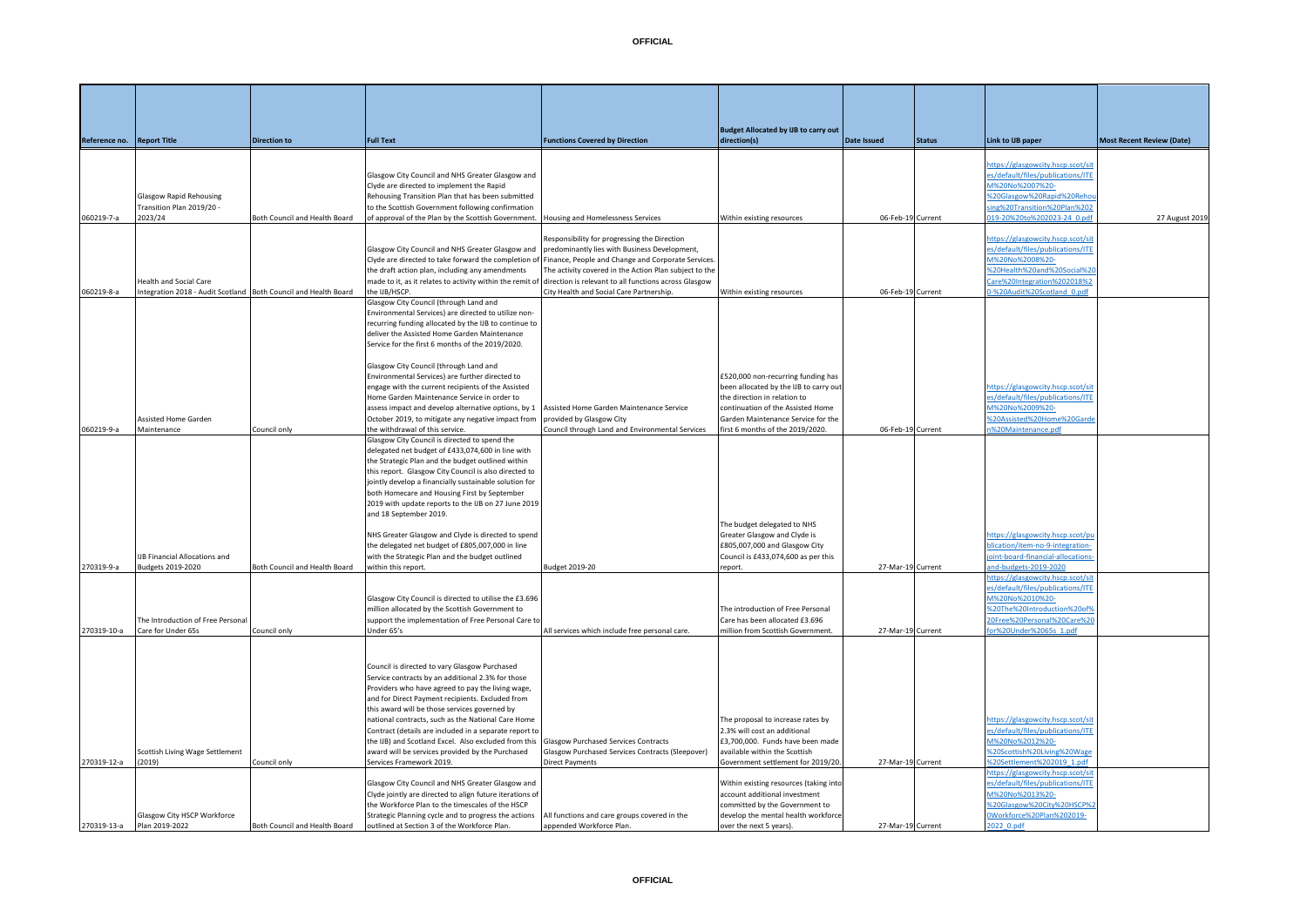**Budget Allocated by IJB to carry out direction(s) Date Issued Status Link to IJB paper Most Recent Review (Date)**

**Reference no. Report Title Direction to Full Text Functions Covered by Direction**

|             | Proof of Concept: Turning Point<br><b>Scotland Transformational</b>                                   |                               | Glasgow City Council is directed to conclude<br>negations with Turning Point Scotland in relation to<br>modification of the existing Glasgow Drug Crisis<br>Centre (GDCC) and Link-up (alcohol crisis<br>intervention) services to deliver an integrated service<br>from one location as a test of concept approach<br>pending future formal procurement process<br>Direct the Health Board to commence formal<br>recruitment of Medical Officer. | Addiction and Homeless Crisis Drug and Alcohol                                                                                                                                                                                                  | GDCC - £1,634,986 (£842,464 Health<br>Board resource transfer)<br>Link Up - £926,327.69 |                   | https://glasgowcity.hscp.scot/sit<br>es/default/files/publications/ITE<br>M%20No%2014%20-<br>%20Proof%20of%20Concept%20<br>%20Turning%20Point%20Scotlar<br>d%20Transformational%20Char |                |
|-------------|-------------------------------------------------------------------------------------------------------|-------------------------------|---------------------------------------------------------------------------------------------------------------------------------------------------------------------------------------------------------------------------------------------------------------------------------------------------------------------------------------------------------------------------------------------------------------------------------------------------|-------------------------------------------------------------------------------------------------------------------------------------------------------------------------------------------------------------------------------------------------|-----------------------------------------------------------------------------------------|-------------------|----------------------------------------------------------------------------------------------------------------------------------------------------------------------------------------|----------------|
| 270319-14-a | <b>Change Proposal</b>                                                                                | Both Council and Health Board |                                                                                                                                                                                                                                                                                                                                                                                                                                                   | Provision.                                                                                                                                                                                                                                      |                                                                                         | 27-Mar-19 Current | e%20Proposal_0.pdf                                                                                                                                                                     |                |
|             | GGC Review of Health and Social<br>Care Out of Hours - Urgent Care                                    |                               | Glasgow City Council and NHS Greater Glasgow and The following out of hours functions are covered by<br>Clyde are directed to progress the options appraisal<br>and further refinement of the proposed model for<br>out of hours and urgent care in the community and<br>to complete the development of proposals for<br>approval by the IJB that comply with the                                                                                 | this direction; GP; District Nursing; Community<br>Rehabilitation; Children's Social Work Residential<br>Services; Emergency Social Work Services;<br>Emergency Dental Services; Homelessness; Home<br>Care; Mental Health; Community Pharmacy; |                                                                                         |                   | https://glasgowcity.hscp.scot/sit<br>es/default/files/publications/ITE<br>M%20No%2015%20-<br>%20GGC%20Review%20of%20He<br>alth%20and%20Social%20Care%<br>2000Hs%20Services%20-         |                |
| 270319-15-a | Resource Hub Proposal                                                                                 | Both Council and Health Board | recommendations of the Ritchie report.                                                                                                                                                                                                                                                                                                                                                                                                            | Optometry                                                                                                                                                                                                                                       | Within existing resources                                                               | 27-Mar-19 Current | %20UCRH%20Proposal.pdf                                                                                                                                                                 | 27 August 2019 |
|             |                                                                                                       |                               | Glasgow City Council and NHS Greater Glasgow and<br>Clyde are jointly directed to carry out a 'test for<br>change' within North East Glasgow's LD services to<br>inform the future roll-out of integrated community<br>learning disability teams across the city, including an<br>effective mechanism for gathering service user and<br>carer views on their experience of integrated<br>services.                                                |                                                                                                                                                                                                                                                 |                                                                                         |                   | https://glasgowcity.hscp.scot/sit<br>es/default/files/publications/ITE                                                                                                                 |                |
|             |                                                                                                       |                               | Glasgow City Council and NHS Greater Glasgow and<br>Clyde are further directed to carry out an option<br>appraisal during 2019 to inform the viability of                                                                                                                                                                                                                                                                                         |                                                                                                                                                                                                                                                 |                                                                                         |                   | M%20No%2016%20-<br>620Adult%20Services%20Transf<br>prmational%20Change%20Prog                                                                                                          |                |
|             | <b>Adult Services Transformational</b><br>Change Programme 2018-21<br>Progress Report: Integration of |                               | replacing GCHSCP's LD day centres at Riddrie and<br>Carlton with new build accommodation and, on<br>completion, present recommendations back to the                                                                                                                                                                                                                                                                                               | Community learning disability teams (CLDTs) and                                                                                                                                                                                                 |                                                                                         |                   | amme%202018-<br>21%20Progress%20Report%20-<br>%20Integration%20of%20Learni                                                                                                             |                |
| 270319-16-a | Learning Disability Services                                                                          | Both Council and Health Board |                                                                                                                                                                                                                                                                                                                                                                                                                                                   | Learning Disability day care services.                                                                                                                                                                                                          | Within existing resources                                                               | 27-Mar-19 Current | g%20Disability%20Services.pdf                                                                                                                                                          | 23 August 2019 |
|             |                                                                                                       |                               | Glasgow City Council are directed to urgently<br>progress the recruitment of c400 care at home staff                                                                                                                                                                                                                                                                                                                                              |                                                                                                                                                                                                                                                 |                                                                                         |                   | https://glasgowcity.hscp.scot/sit<br>es/default/files/publications/ITE                                                                                                                 |                |

|             |                                                   |                               | services.                                                                                                  |                                                                  |                                                                     |                   | https://glasgowcity.hscp.scot/s                          |                |
|-------------|---------------------------------------------------|-------------------------------|------------------------------------------------------------------------------------------------------------|------------------------------------------------------------------|---------------------------------------------------------------------|-------------------|----------------------------------------------------------|----------------|
|             |                                                   |                               |                                                                                                            |                                                                  |                                                                     |                   | es/default/files/publications/ITE                        |                |
|             |                                                   |                               | Glasgow City Council and NHS Greater Glasgow and                                                           |                                                                  |                                                                     |                   | M%20No%2016%20-                                          |                |
|             |                                                   |                               | Clyde are further directed to carry out an option                                                          |                                                                  |                                                                     |                   | %20Adult%20Services%20Trans                              |                |
|             |                                                   |                               | appraisal during 2019 to inform the viability of                                                           |                                                                  |                                                                     |                   | ormational%20Change%20Progr                              |                |
|             | <b>Adult Services Transformational</b>            |                               | replacing GCHSCP's LD day centres at Riddrie and                                                           |                                                                  |                                                                     |                   | amme%202018-                                             |                |
|             | Change Programme 2018-21                          |                               | Carlton with new build accommodation and, on                                                               |                                                                  |                                                                     |                   | 21%20Progress%20Report%20-                               |                |
|             | Progress Report: Integration of                   |                               | completion, present recommendations back to the                                                            | Community learning disability teams (CLDTs) and                  |                                                                     |                   | %20Integration%20of%20Learni                             |                |
| 270319-16-a | Learning Disability Services                      | Both Council and Health Board | IJB.                                                                                                       | Learning Disability day care services.                           | Within existing resources                                           | 27-Mar-19 Current | g%20Disability%20Services.pdf                            | 23 August 2019 |
|             |                                                   |                               | Glasgow City Council are directed to urgently                                                              |                                                                  |                                                                     |                   | https://glasgowcity.hscp.scot/sit                        |                |
|             |                                                   |                               | progress the recruitment of c400 care at home staff                                                        |                                                                  |                                                                     |                   | es/default/files/publications/ITE                        |                |
|             |                                                   |                               | as set out in 3.3 above, and to ensure that Council                                                        |                                                                  |                                                                     |                   | M%20No%2017%20-                                          |                |
|             |                                                   |                               |                                                                                                            |                                                                  |                                                                     |                   | %20Care%20Services%20Contin                              |                |
|             |                                                   |                               | employees and resources are appropriately<br>supported within the HSCP to further develop the              |                                                                  |                                                                     |                   | ency%20Planning%20-                                      |                |
| 270319-17-a | Care Services Contingency<br>Planning - Equal Pay | Council only                  | Equal Pay Contingency Plan of the HSCP                                                                     | <b>Home Care Services</b>                                        |                                                                     | 27-Mar-19 Current | %20Equal%20Pay.pdf                                       |                |
|             |                                                   |                               |                                                                                                            |                                                                  | Within existing resources                                           |                   |                                                          |                |
|             |                                                   |                               |                                                                                                            |                                                                  |                                                                     |                   | https://glasgowcity.hscp.scot/si                         |                |
|             |                                                   |                               |                                                                                                            |                                                                  |                                                                     |                   | es/default/files/publications/ITE<br>M%20No%2007%20-     |                |
|             |                                                   |                               |                                                                                                            |                                                                  |                                                                     |                   |                                                          |                |
|             |                                                   |                               |                                                                                                            |                                                                  |                                                                     |                   | %20Primary%20Care%20Improv                               |                |
|             |                                                   |                               |                                                                                                            |                                                                  |                                                                     |                   | ment%20Plan%20PCIP2%20-                                  |                |
|             | Primary Care Improvement Plan                     |                               |                                                                                                            |                                                                  | Budget allocation to carry out                                      |                   | %20Progress%20in%202018-                                 |                |
|             | (PCIP2) - Progress in 2018/19 and                 |                               | To streamline and facilitate the process of                                                                |                                                                  | direction as indicated in Appendix 3                                |                   | 19%20and%20Plans%20for%20                                |                |
| 080519-7-a  | Plan for 2019/20                                  | Health Board only             | recruitment of staff.                                                                                      | Staff recruitment in support of priority workstreams. of report. |                                                                     | 08-May-19 Current | 019-20 2.pdf                                             | 25 July 201    |
|             |                                                   |                               |                                                                                                            |                                                                  | Revenue budget as advised by the                                    |                   |                                                          |                |
|             |                                                   |                               |                                                                                                            |                                                                  | Chief Officer: Finance and Resources                                |                   | https://glasgowcity.hscp.scot/sit                        |                |
|             |                                                   |                               | Glasgow City Council and NHS Greater Glasgow and                                                           |                                                                  | Capital budgets in line with the                                    |                   | es/default/files/publications/ITE                        |                |
|             |                                                   |                               | Clyde are directed to work collaboratively with                                                            |                                                                  | capital planning arrangements of the                                |                   | M%20No%2008%20-                                          |                |
|             |                                                   |                               |                                                                                                            |                                                                  |                                                                     |                   |                                                          |                |
|             |                                                   |                               | Glasgow City HSCO and other key partners to deliver All health and social care functions as they relate to |                                                                  | Council and Health Board                                            |                   | %20IJB%20Property%20Strategy                             |                |
|             | IJB Property Strategy 2019-22                     | Both Council and Health Board | the Property Strategy 2019 - 2022.                                                                         | property.                                                        | respectively.                                                       | 08-May-19 Current | %202019-2022.pdf                                         |                |
| 080519-8-a  |                                                   |                               |                                                                                                            |                                                                  |                                                                     |                   | https://glasgowcity.hscp.scot/si                         |                |
|             |                                                   |                               | From 8 April 2019 implement the 3.65% uplift rate                                                          |                                                                  | 4.1 The cost of the uplift of £2.608m                               |                   | es/default/files/publications/ITE                        |                |
|             |                                                   |                               | to nursing care and 3.40% uplift to residential care,                                                      |                                                                  | will be funded by the additional                                    |                   | M%20No%2009%20-                                          |                |
|             | National Care Home Contract                       |                               | the rates attached at appendix 1 and vary the<br>contracts with providers in line with the conditions      | Care home, intermediate care and commissioned                    | monies provided to integration<br>authorities in 2019/20 for social |                   | %20National%20Care%20Home<br>%20Contract%20Settlement%20 |                |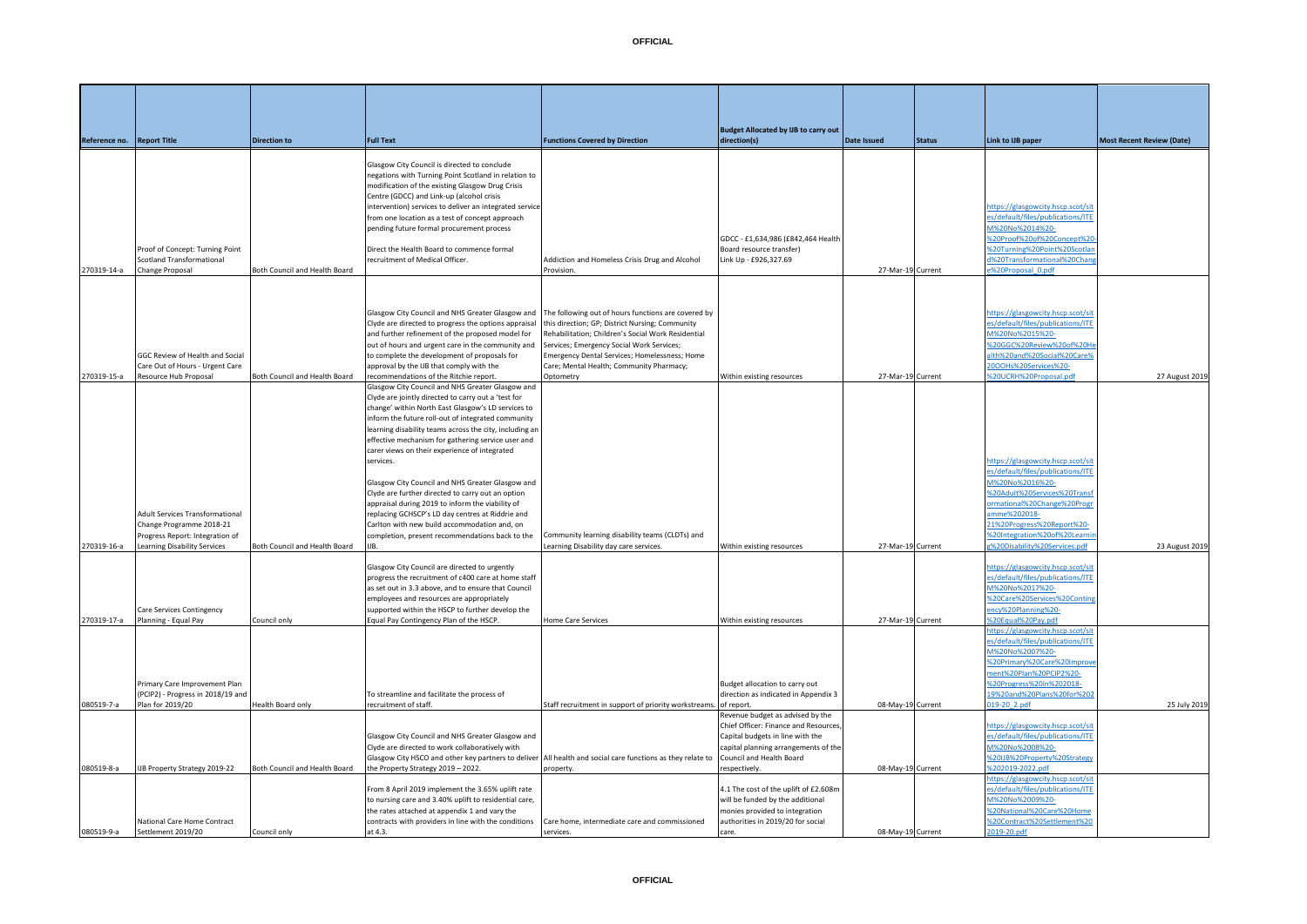| Reference no. | <b>Report Title</b>                                         | <b>Direction to</b>           | <b>Full Text</b>                                                                                       | <b>Functions Covered by Direction</b>                                                                                                                   | <b>Budget Allocated by IJB to carry out</b><br>direction(s)               | <b>Date Issued</b> | <b>Status</b> | Link to IJB paper                                                      | <b>Most Recent Review (Date)</b> |
|---------------|-------------------------------------------------------------|-------------------------------|--------------------------------------------------------------------------------------------------------|---------------------------------------------------------------------------------------------------------------------------------------------------------|---------------------------------------------------------------------------|--------------------|---------------|------------------------------------------------------------------------|----------------------------------|
|               |                                                             |                               |                                                                                                        |                                                                                                                                                         |                                                                           |                    |               | https://glasgowcity.hscp.scot/si<br>s/default/files/publications/ITE   |                                  |
|               |                                                             |                               | IJB directs Glasgow City Council to fully implement                                                    |                                                                                                                                                         |                                                                           |                    |               | VI%20No%2010%20-                                                       |                                  |
| 080519-10-a   | Homelessness Service Savings<br>2019-20                     | Council only                  | the Homelessness Savings Plan as outlined in this<br>report by 1st October 2019.                       | Purchased Homelessness Services, residential and<br>community/outreach provision.                                                                       | Delivery of the direction is within<br>existing resources.                | 08-May-19 Current  |               | %20Homelessness%20Service%2<br>0Savings%202019-20.pdf                  | 27 August 201                    |
|               |                                                             |                               |                                                                                                        |                                                                                                                                                         |                                                                           |                    |               | https://glasgowcity.hscp.scot/si<br>es/default/files/publications/ITE  |                                  |
|               |                                                             |                               | Glasgow City Council is directed to carry forward                                                      |                                                                                                                                                         | As outlined in section 5 of the report                                    |                    |               | M%20No%2008%20-                                                        |                                  |
| 260619-8-a    | Outturn Report 2018/19                                      | Council only                  | reserves totalling £19.912m on behalf of the IJB as<br>outlined in section 5 of the report.            | All functions delegated to the IJB from Glasgow City<br>Council and NHS Greater Glasgow and Clyde.                                                      | £19.912m in reserves carried<br>forward.                                  | 26-Jun-19 Current  |               | %20Outturn%20Report%202018<br>19.pdf                                   |                                  |
|               |                                                             |                               |                                                                                                        |                                                                                                                                                         | Glasgow City Council is directed to<br>carry forward reserves totalling   |                    |               | https://glasgowcity.hscp.scot/si<br>es/default/files/publications/ITE  |                                  |
|               |                                                             |                               |                                                                                                        |                                                                                                                                                         | £19.912m on behalf of the IJB as                                          |                    |               | M%20No%2009%20-                                                        |                                  |
| 260619-9-a    | <b>Unaudited Annual Accounts</b><br>2018/19                 | Council only                  | Council and NHS Greater Glasgow and Clyde                                                              | All functions delegated to the IJB from Glasgow City All functions delegated to the IJB from Glasgow City<br>Council and NHS Greater Glasgow and Clyde. | outlined in Item No 8. Outturn<br>Report 2018/19.                         | 26-Jun-19 Current  |               | %20Unaudited%20Annual%20A<br>ounts_0.pdf                               |                                  |
|               |                                                             |                               |                                                                                                        |                                                                                                                                                         |                                                                           |                    |               | https://glasgowcity.hscp.scot/si                                       |                                  |
|               |                                                             |                               | NHS Greater Glasgow and Clyde is directed to spend                                                     |                                                                                                                                                         | The budget delegated to NHS                                               |                    |               | es/default/files/publications/ITE<br>M%20No%2010%20-                   |                                  |
|               | Update on Financial Allocations                             |                               | the delegated net<br>budget of £805,007,000 in line with the Strategic                                 |                                                                                                                                                         | Greater Glasgow and Clyde is<br>£805,007,000                              |                    |               | %20Update%20on%20Financial<br>%20Allocations%20and%20Bud               |                                  |
| 260619-10-a   | and Budget for 2019/20                                      | Health Board only             | Plan.                                                                                                  | Budget 2019-20                                                                                                                                          | is per March report to IJB.                                               | 26-Jun-19 Current  |               | t%20for%202019-20_0.pdf                                                |                                  |
|               |                                                             |                               |                                                                                                        |                                                                                                                                                         | Funding of £401,565 for the<br>provision of 7 hubs (Year 1 and 2)         |                    |               |                                                                        |                                  |
|               |                                                             |                               |                                                                                                        |                                                                                                                                                         | has been allocated. Funding for the                                       |                    |               |                                                                        |                                  |
|               |                                                             |                               |                                                                                                        |                                                                                                                                                         | final two hubs in 2021/22 will be<br>sought from anticipated new funding  |                    |               | https://glasgowcity.hscp.scot/si<br>es/default/files/publications/ITE  |                                  |
|               |                                                             |                               | Glasgow City Council and NHS Greater Glasgow and                                                       |                                                                                                                                                         | rom the Scottish Government. If this<br>annot be secured then the funding |                    |               | M%20No%2011%20-<br>%20Redesign%20and%20Develd                          |                                  |
|               |                                                             |                               | Clyde are Directed to implement the citywide model                                                     |                                                                                                                                                         | gap will be found from                                                    |                    |               | oment%20of%20Youth%20Heal                                              |                                  |
| 260619-11-a   | Re-design and Development of<br>Youth Health Services       | Both Council and Health Board | of Youth Health Services outlined in section 4 of this<br>report.                                      | Integrated mental health and wellbeing support<br>services for young people.                                                                            | reconfiguration of children's services<br>or 2021/22 onward.              | 26-Jun-19 Current  |               | n%20Services%20in%20Glasgow<br>0.pdf                                   |                                  |
|               |                                                             |                               |                                                                                                        |                                                                                                                                                         | A total budget for the investment<br>outlined in this paper of £1,456,000 |                    |               |                                                                        |                                  |
|               |                                                             |                               |                                                                                                        |                                                                                                                                                         | has been allocated on the following                                       |                    |               |                                                                        |                                  |
|               |                                                             |                               |                                                                                                        |                                                                                                                                                         | basis:<br>Community Support Project                                       |                    |               |                                                                        |                                  |
|               |                                                             |                               | Glasgow City Council and NHS Greater Glasgow and                                                       |                                                                                                                                                         | £428,000<br>Investment in New Family Support                              |                    |               |                                                                        |                                  |
|               |                                                             |                               | Clyde are jointly directed to invest funding in                                                        |                                                                                                                                                         | Model £467,000                                                            |                    |               |                                                                        |                                  |
|               |                                                             |                               | support of implementation of the Carers Act, as<br>described in sections 6-11 and summarised in        |                                                                                                                                                         | Family support workers 3rd sector<br>£210,000                             |                    |               | https://glasgowcity.hscp.scot/sit<br>es/default/files/publications/ITE |                                  |
|               |                                                             |                               | section 12, in; the Community support Project; 6<br>Family support workers; Band 3 Health Care Liaison |                                                                                                                                                         | Band 3 Health Liaison worker<br>£26,000                                   |                    |               | M%20No%2012%20-<br>%20Implementing%20the%20Ca                          |                                  |
|               | Implementing the Carers Scotland                            |                               | worker; Development funding and Carer Short                                                            |                                                                                                                                                         | Development funding<br>£25,000                                            |                    |               | ers%20Scotland%20Act%202016                                            |                                  |
| 260619-12-a   | Act 2016                                                    | Both Council and Health Board | <b>Breaks</b>                                                                                          | Adult carers and young carers.                                                                                                                          | Carer Short Breaks<br>£300,000                                            | 26-Jun-19 Current  |               | 0.pdf<br>https://glasgowcity.hscp.scot/si                              | 24 July 2019                     |
|               |                                                             |                               |                                                                                                        |                                                                                                                                                         |                                                                           |                    |               | es/default/files/publications/ITE                                      |                                  |
|               |                                                             |                               |                                                                                                        |                                                                                                                                                         |                                                                           |                    |               | M%20No%2010%20-<br>%20Glasgow%20City%20UB%20                           |                                  |
|               |                                                             |                               | (b) Direct £0.500m to Development and<br>Regeneration Services for investment in stair lifts as        |                                                                                                                                                         |                                                                           |                    |               | dget%20Monitoring%20for%20<br>Month%204%20and%20Period9                |                                  |
| 180919-10-b   | <b>Budget Monitoring</b>                                    | Council only                  | outlined in section 5.3.3.                                                                             | As outlined at section 5.3.3                                                                                                                            | As outlined at section 5.3.3                                              | 18-Sep-19 Current  |               | 05%202019-20_0.pdf                                                     |                                  |
|               |                                                             |                               |                                                                                                        |                                                                                                                                                         |                                                                           |                    |               | https://glasgowcity.hscp.scot/si<br>es/default/files/publications/ITE  |                                  |
|               |                                                             |                               |                                                                                                        |                                                                                                                                                         |                                                                           |                    |               | VI%20No%2007%20-                                                       |                                  |
|               |                                                             |                               | VHS Greater Glasgow and Clyde is directed to                                                           |                                                                                                                                                         | The total amount required to                                              |                    |               | 620Transformational%20Chang<br>620Programme%20-                        |                                  |
|               | <b>Transformational Change</b><br>Programme - Sexual Health |                               | implement the revised Sexual Health services model<br>as outlined in sections 4, 5 & 6 of this         |                                                                                                                                                         | implement the proposed service<br>model for Sexual Health services is     |                    |               | %20Sexual%20Health%20Service<br>%20Implementation%20Plan.p             |                                  |
| 201119-7      | Services                                                    | Health Board only             | Implementation Plan.                                                                                   | Specialist Sexual Health services                                                                                                                       | £8,028,464                                                                | 20-Nov-19 Current  |               |                                                                        |                                  |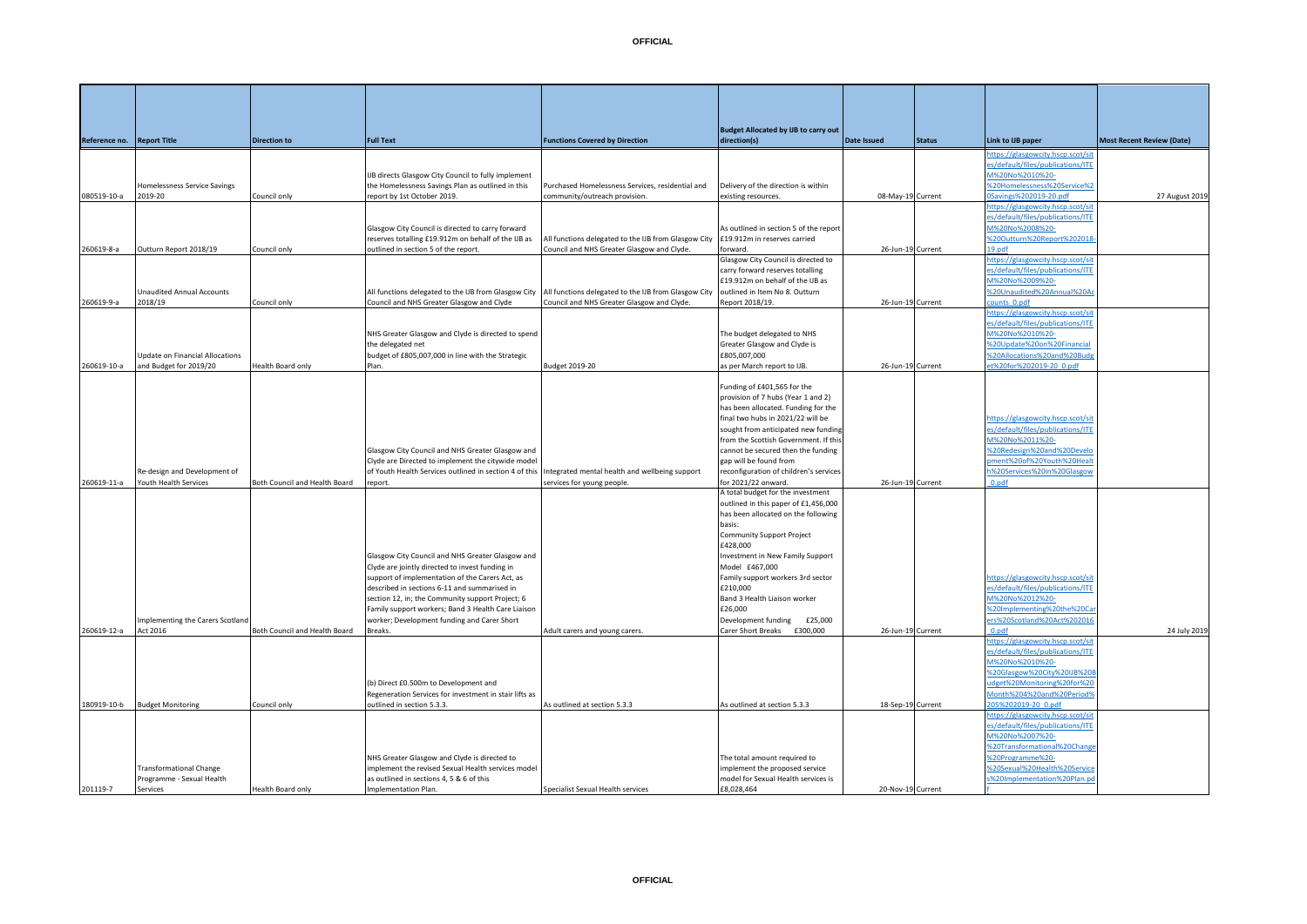**Reference no.** Report Title

201119-8

201119-9-a

| <b>Report Title</b>              | <b>Direction to</b> | <b>Full Text</b>                                                                                 | <b>Functions Covered by Direction</b>               | direction(s)                            | <b>Date Issued</b> | <b>Status</b> | Link to IJB paper                 | <b>Most Recent Review (Date)</b> |
|----------------------------------|---------------------|--------------------------------------------------------------------------------------------------|-----------------------------------------------------|-----------------------------------------|--------------------|---------------|-----------------------------------|----------------------------------|
|                                  |                     |                                                                                                  |                                                     |                                         |                    |               | https://glasgowcity.hscp.scot/sit |                                  |
|                                  |                     | NHS Greater Glasgow and Clyde is directed to                                                     | Prison Healthcare, including general practitioners, |                                         |                    |               | es/default/files/publications/ITE |                                  |
|                                  |                     | undertake a review of the Prison Healthcare                                                      | nursing and psychology team providing primary       |                                         |                    |               | M%20No%2008%20-                   |                                  |
|                                  |                     | Workforce as outlined in this paper and make                                                     | care, mental health (including psychology),         |                                         |                    |               | %20Prison%20Healthcare%20Wo       |                                  |
| Prison Health Care Workforce     |                     | recommendations for workforce development to the pharmacy, addiction and health improvement      |                                                     |                                         |                    |               | rkforce%20Review%20Proposal       |                                  |
| Review Proposal                  | Health Board only   | Integration Joint Board by the end of August 2020.                                               | services.                                           | Within existing resources.              | 20-Nov-19 Current  |               |                                   |                                  |
|                                  |                     |                                                                                                  |                                                     |                                         |                    |               |                                   |                                  |
|                                  |                     |                                                                                                  |                                                     | The activity to carry out the work      |                    |               | https://glasgowcity.hscp.scot/sit |                                  |
|                                  |                     |                                                                                                  |                                                     | associated with this Direction will be  |                    |               | es/default/files/publications/ITE |                                  |
|                                  |                     |                                                                                                  |                                                     | carried out within existing resources.  |                    |               | M%20No%2009%20-                   |                                  |
|                                  |                     |                                                                                                  |                                                     | The delivery of ARBD services as a      |                    |               | %20ARBD%20-                       |                                  |
| Alcohol Related Brain Damage     |                     | Glasgow City Council is directed, as per the detail                                              |                                                     | result of this Direction will be within |                    |               | %20Commissioned%20Services%       |                                  |
| (ARBD) - Commissioned Services   |                     | outlined in this report, to issue a competitive tender Alcohol Related Brain Damage commissioned |                                                     | the existing financial commitment of    |                    |               | 20Strategic%20Review%20Outco      |                                  |
| <b>Strategic Review Outcomes</b> | Council only        | for ARBD citywide supported living service                                                       | services                                            | £2,798,631 per annum.                   | 20-Nov-19 Current  |               | mes.pdf                           |                                  |
|                                  |                     |                                                                                                  |                                                     |                                         |                    |               |                                   |                                  |
|                                  |                     |                                                                                                  |                                                     | The activity to carry out the work      |                    |               | https://glasgowcity.hscp.scot/sit |                                  |
|                                  |                     |                                                                                                  |                                                     | associated with this Direction will be  |                    |               | es/default/files/publications/ITE |                                  |
|                                  |                     |                                                                                                  |                                                     | carried out within existing resources.  |                    |               | M%20No%2009%20-                   |                                  |
|                                  |                     |                                                                                                  |                                                     | The delivery of ARBD services as a      |                    |               | %20ARBD%20-                       |                                  |
| Alcohol Related Brain Damage     |                     | Glasgow City Council is directed, as per the detail                                              |                                                     | result of this Direction will be within |                    |               | %20Commissioned%20Services%       |                                  |
| (ARBD) - Commissioned Services   |                     | outlined in this report, to reconfigure Penumbra                                                 | Alcohol Related Brain Damage commissioned           | the existing financial commitment of    |                    |               | 20Strategic%20Review%20Outco      |                                  |
| <b>Strategic Review Outcomes</b> | Council only        | <b>Bardowie Street</b>                                                                           | services                                            | £2,798,631 per annum.                   | 20-Nov-19 Current  |               | mes.pdf                           |                                  |
|                                  |                     |                                                                                                  |                                                     |                                         |                    |               |                                   |                                  |
|                                  |                     |                                                                                                  |                                                     | The activity to carry out the work      |                    |               | https://glasgowcity.hscp.scot/sit |                                  |
|                                  |                     |                                                                                                  |                                                     | associated with this Direction will be  |                    |               | es/default/files/publications/ITE |                                  |
|                                  |                     |                                                                                                  |                                                     | carried out within existing resources.  |                    |               | M%20No%2009%20-                   |                                  |
|                                  |                     |                                                                                                  |                                                     | The delivery of ARBD services as a      |                    |               | %20ARBD%20-                       |                                  |
| Alcohol Related Brain Damage     |                     | Glasgow City Council is directed, as per the detail                                              |                                                     | result of this Direction will be within |                    |               | %20Commissioned%20Services%       |                                  |
| (ARBD) - Commissioned Services   |                     | outlined in this report, to renegotiate the weekly                                               | Alcohol Related Brain Damage commissioned           | the existing financial commitment of    |                    |               | 20Strategic%20Review%20Outco      |                                  |
| <b>Strategic Review Outcomes</b> | Council only        | rate in Loretto Fullarton                                                                        | services                                            | £2,798,631 per annum.                   | 20-Nov-19 Current  |               | mes.pdf                           |                                  |
|                                  |                     |                                                                                                  |                                                     |                                         |                    |               | https://glasgowcity.hscp.scot/sit |                                  |

**Budget Allocated by IJB to carry out** 

|            | Alcohol Related Brain Damage<br>(ARBD) - Commissioned Services |                               | Glasgow City Council is directed, as per the detail<br>outlined in this report, to reconfigure Penumbra | Alcohol Related Brain Damage commissioned                                                                 | associated with this Direction will be<br>carried out within existing resources<br>The delivery of ARBD services as a<br>result of this Direction will be within<br>the existing financial commitment of |                   | s/default/files/publications/ffE<br>VI%20No%2009%20-<br><b>%20ARBD%20-</b><br>%20Commissioned%20Services%<br>20Strategic%20Review%20Outco |  |
|------------|----------------------------------------------------------------|-------------------------------|---------------------------------------------------------------------------------------------------------|-----------------------------------------------------------------------------------------------------------|----------------------------------------------------------------------------------------------------------------------------------------------------------------------------------------------------------|-------------------|-------------------------------------------------------------------------------------------------------------------------------------------|--|
| 201119-9-b | <b>Strategic Review Outcomes</b>                               | Council only                  | <b>Bardowie Street</b>                                                                                  | services                                                                                                  | £2,798,631 per annum.                                                                                                                                                                                    | 20-Nov-19 Current | nes.pdf                                                                                                                                   |  |
|            |                                                                |                               |                                                                                                         |                                                                                                           | The activity to carry out the work                                                                                                                                                                       |                   | https://glasgowcity.hscp.scot/sit                                                                                                         |  |
|            |                                                                |                               |                                                                                                         |                                                                                                           | associated with this Direction will be                                                                                                                                                                   |                   | es/default/files/publications/ITE                                                                                                         |  |
|            |                                                                |                               |                                                                                                         |                                                                                                           | carried out within existing resources                                                                                                                                                                    |                   | VI%20No%2009%20-                                                                                                                          |  |
|            |                                                                |                               |                                                                                                         |                                                                                                           | The delivery of ARBD services as a                                                                                                                                                                       |                   | <b>%20ARBD%20-</b>                                                                                                                        |  |
|            | Alcohol Related Brain Damage                                   |                               | Glasgow City Council is directed, as per the detail                                                     |                                                                                                           | result of this Direction will be within                                                                                                                                                                  |                   | %20Commissioned%20Services%                                                                                                               |  |
|            | (ARBD) - Commissioned Services                                 |                               | outlined in this report, to renegotiate the weekly                                                      | Alcohol Related Brain Damage commissioned                                                                 | the existing financial commitment of                                                                                                                                                                     |                   | 20Strategic%20Review%20Outco                                                                                                              |  |
| 201119-9-с | <b>Strategic Review Outcomes</b>                               | Council only                  | rate in Loretto Fullarton                                                                               | services                                                                                                  | £2,798,631 per annum.                                                                                                                                                                                    | 20-Nov-19 Current | nes.pdf                                                                                                                                   |  |
|            |                                                                |                               |                                                                                                         |                                                                                                           |                                                                                                                                                                                                          |                   | ttps://glasgowcity.hscp.scot/si                                                                                                           |  |
|            |                                                                |                               | Glasgow City Council is directed to work with                                                           |                                                                                                           |                                                                                                                                                                                                          |                   | es/default/files/publications/ITE                                                                                                         |  |
|            |                                                                |                               | partners in the Housing Sector to deliver on the                                                        |                                                                                                           |                                                                                                                                                                                                          |                   | VI%20No%2010%20-                                                                                                                          |  |
|            | <b>Housing Contribution Statement</b>                          |                               |                                                                                                         | actions outlined in the Action Plan appended to this Housing functions delegated to the Integration Joint |                                                                                                                                                                                                          |                   | %20Housing%20Contribution%2                                                                                                               |  |
| 201119-10  |                                                                | Council only                  | report.                                                                                                 | Board via the Integration Scheme                                                                          | Within existing resources                                                                                                                                                                                | 20-Nov-19 Current | 0Statement%202019-22 0.pdf                                                                                                                |  |
|            |                                                                |                               |                                                                                                         |                                                                                                           |                                                                                                                                                                                                          |                   | https://glasgowcity.hscp.scot/si                                                                                                          |  |
|            |                                                                |                               |                                                                                                         |                                                                                                           |                                                                                                                                                                                                          |                   | es/default/files/publications/ITE                                                                                                         |  |
|            |                                                                |                               |                                                                                                         |                                                                                                           |                                                                                                                                                                                                          |                   | VI%20No%2011%20-                                                                                                                          |  |
|            |                                                                |                               | Glasgow City Council is directed to spend the                                                           |                                                                                                           |                                                                                                                                                                                                          |                   | %20Update%20on%20Sustainab                                                                                                                |  |
|            | Update on Sustainable Solution                                 |                               | additional delegated net budget of £2,800,000 in                                                        |                                                                                                           | The additional budget delegated to                                                                                                                                                                       |                   | %20Solution%20for%20Home%                                                                                                                 |  |
|            | for Home Care Services for 2019-                               |                               | line with the Strategic Plan and the budget outlined                                                    |                                                                                                           | Glasgow City Council is £2,800,000                                                                                                                                                                       |                   | 20Care%20Services%20for%202                                                                                                               |  |
| 201119-11  |                                                                | Council only                  | within this report.                                                                                     | <b>Budget 2019-20</b>                                                                                     | as per this report.                                                                                                                                                                                      | 20-Nov-19 Current | 19-20.pdf                                                                                                                                 |  |
|            |                                                                |                               |                                                                                                         | The Maximising Independence Programme result in                                                           |                                                                                                                                                                                                          |                   |                                                                                                                                           |  |
|            |                                                                |                               |                                                                                                         | the development and implementation of that will                                                           |                                                                                                                                                                                                          |                   |                                                                                                                                           |  |
|            |                                                                |                               |                                                                                                         | mpact on a variety of functions within adults and                                                         |                                                                                                                                                                                                          |                   |                                                                                                                                           |  |
|            |                                                                |                               |                                                                                                         | older people's services, with the full scope yet to be                                                    |                                                                                                                                                                                                          |                   | https://glasgowcity.hscp.scot/sit                                                                                                         |  |
|            |                                                                |                               |                                                                                                         | determined. Functions within scope will include;                                                          |                                                                                                                                                                                                          |                   | es/default/files/publications/ITE                                                                                                         |  |
|            |                                                                |                               | Glasgow City Council and NHS Greater Glasgow and                                                        | family support models; residential services and high                                                      |                                                                                                                                                                                                          |                   | VI%20No%2012%20-                                                                                                                          |  |
|            |                                                                |                               | Clyde are jointly directed to invest £8.5M of the IJB's cost care home packages; home care; supported   |                                                                                                           | The budget for investment in the                                                                                                                                                                         |                   | %20Maximising%20Independen                                                                                                                |  |
|            | Maximising Independence in                                     |                               | 2019/20 financial year underspend in the proposals                                                      | living; intermediate care; Acute services; shared care                                                    | proposals outlined in this report is                                                                                                                                                                     |                   | e%20in%20Glasgow%20City%20                                                                                                                |  |
| 201119-12  | Glasgow City                                                   | Both Council and Health Board | referred to in section 4 of this report.                                                                | and kinship care.                                                                                         | £8.5M.                                                                                                                                                                                                   | 20-Nov-19 Current | %20Update.pdf                                                                                                                             |  |
|            |                                                                |                               |                                                                                                         |                                                                                                           |                                                                                                                                                                                                          |                   | https://glasgowcity.hscp.scot/sit                                                                                                         |  |
|            |                                                                |                               |                                                                                                         |                                                                                                           |                                                                                                                                                                                                          |                   | es/default/files/publications/ITE                                                                                                         |  |
|            |                                                                |                               |                                                                                                         |                                                                                                           | The budget allocation to fund the                                                                                                                                                                        |                   | VI%20No%2009%20-                                                                                                                          |  |
|            |                                                                |                               | Glasgow City Council and NHS Greater Glasgow and                                                        |                                                                                                           | proposals outlined in this report is                                                                                                                                                                     |                   | %20Alcohol%20and%20Drug%20                                                                                                                |  |
|            |                                                                |                               | Clyde are directed to allocate funding to implement                                                     |                                                                                                           | £3,087m for 2019/20 and £0.494m                                                                                                                                                                          |                   | Partnership%20-                                                                                                                           |  |
|            | Alcohol and Drug Partnership:                                  |                               | the proposals as outlined in sections 3.1 and 4.1 of                                                    |                                                                                                           | to be funded from the financial                                                                                                                                                                          |                   | %20Investment%20Plan%20Upd                                                                                                                |  |
| 290120-9   | <b>Investment Plan Update</b>                                  | Both Council and Health Board | this report.                                                                                            | Glasgow City ADP                                                                                          | allocations described in this report                                                                                                                                                                     | 29-Jan-20 Current | te.pdf                                                                                                                                    |  |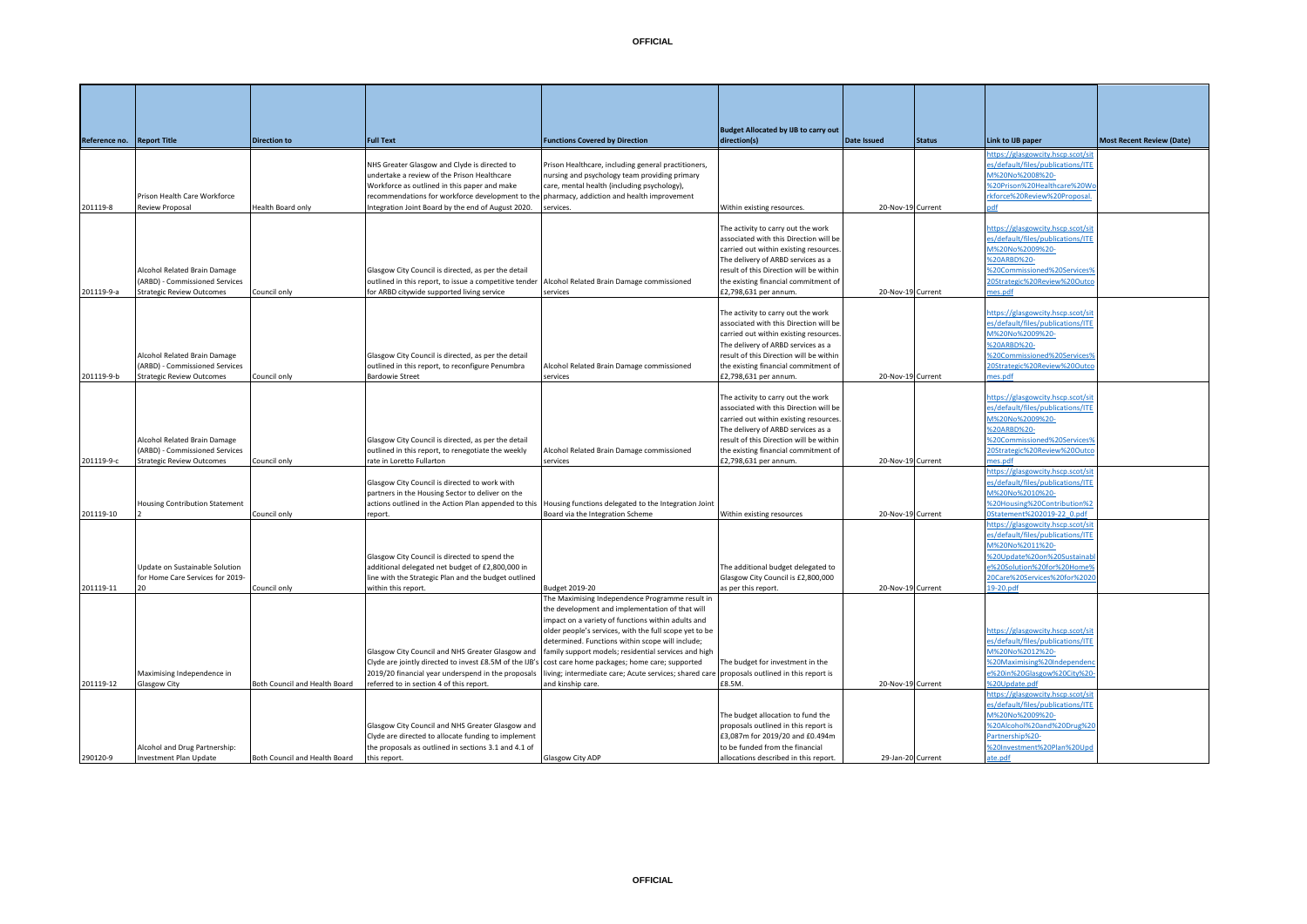|                            |                                          |                               |                                                       |                                                                                             | <b>Budget Allocated by IJB to carry out</b> |                   |               |                                   |                                  |
|----------------------------|------------------------------------------|-------------------------------|-------------------------------------------------------|---------------------------------------------------------------------------------------------|---------------------------------------------|-------------------|---------------|-----------------------------------|----------------------------------|
| Reference no. Report Title |                                          | <b>Direction to</b>           | <b>Full Text</b>                                      | <b>Functions Covered by Direction</b>                                                       | direction(s)                                | Date Issued       | <b>Status</b> | Link to IJB paper                 | <b>Most Recent Review (Date)</b> |
|                            |                                          |                               |                                                       |                                                                                             |                                             |                   |               |                                   |                                  |
|                            |                                          |                               |                                                       |                                                                                             |                                             |                   |               |                                   |                                  |
|                            |                                          |                               | The Integration Scheme requires Glasgow City          |                                                                                             |                                             |                   |               |                                   |                                  |
|                            |                                          |                               | Council and NHS Greater Glasgow and Clyde to          |                                                                                             |                                             |                   |               |                                   |                                  |
|                            |                                          |                               | consider draft budget proposals based on the          |                                                                                             |                                             |                   |               |                                   |                                  |
|                            |                                          |                               | Strategic Plan as part of their annual budget setting |                                                                                             |                                             |                   |               |                                   |                                  |
|                            |                                          |                               | processes.                                            |                                                                                             |                                             |                   |               |                                   |                                  |
|                            |                                          |                               |                                                       |                                                                                             |                                             |                   |               | https://glasgowcity.hscp.scot/pu  |                                  |
|                            |                                          |                               | Both Partners are requested to consider this          |                                                                                             |                                             |                   |               | olication/item-no-8-medium-       |                                  |
|                            |                                          |                               |                                                       |                                                                                             |                                             |                   |               |                                   |                                  |
|                            | Medium Term Financial Outlook            |                               | Medium Term Financial Outlook as part of their        | All functions as outlined in the Medium Term                                                |                                             |                   |               | term-financial-outlook-2020-      |                                  |
| 250320-08                  | 2020-2023                                | Both Council and Health Board | annual budget process for 2021 - 22 and 2022 - 23.    | <b>Financial Outlook</b>                                                                    | Not relevant at this stage.                 | 25-Mar-20 Current |               | 2023                              |                                  |
|                            |                                          |                               | Glasgow City Council is directed to spend the         |                                                                                             |                                             |                   |               |                                   |                                  |
|                            |                                          |                               | delegated net budget of                               |                                                                                             |                                             |                   |               |                                   |                                  |
|                            |                                          |                               | £444,199,800 in line with the Strategic Plan and the  |                                                                                             |                                             |                   |               |                                   |                                  |
|                            |                                          |                               | budget outlined within                                |                                                                                             |                                             |                   |               |                                   |                                  |
|                            |                                          |                               | this report.                                          |                                                                                             |                                             |                   |               |                                   |                                  |
|                            |                                          |                               |                                                       |                                                                                             |                                             |                   |               |                                   |                                  |
|                            |                                          |                               | NHS Greater Glasgow and Clyde is directed to spend    |                                                                                             |                                             |                   |               |                                   |                                  |
|                            |                                          |                               | the delegated net                                     |                                                                                             |                                             |                   |               |                                   |                                  |
|                            |                                          |                               |                                                       |                                                                                             | The budget delegated to NHS                 |                   |               |                                   |                                  |
|                            |                                          |                               | budget of £937,361,000 in line with the Strategic     |                                                                                             | Greater Glasgow and Clyde is                |                   |               | https://glasgowcity.hscp.scot/pu  |                                  |
|                            |                                          |                               | Plan and the budget                                   |                                                                                             | £937,361,000                                |                   |               | olication/item-no-9-integration-  |                                  |
|                            | <b>Financial Allocations and Budgets</b> |                               | outlined within this report.                          |                                                                                             | and Glasgow City Council is                 |                   |               | oint-board-financial-allocations  |                                  |
| 250320-09                  | for 2020-2021                            | Both Council and Health Board |                                                       | Budget 2020-21                                                                              | £444,199,800 as per this report.            | 25-Mar-20 Current |               | nd-budgets-20202021               |                                  |
|                            |                                          |                               |                                                       |                                                                                             |                                             |                   |               | https://glasgowcity.hscp.scot/sit |                                  |
|                            |                                          |                               | From 6 April 2020 implement the 3.51% uplift rate     |                                                                                             | The cost of the uplift of £2.423m will      |                   |               | es/default/files/publications/DA  |                                  |
|                            |                                          |                               | to nursing care and 3.54% uplift to residential care, |                                                                                             | be funded from the additional               |                   |               | 140420-01%20-                     |                                  |
|                            |                                          |                               | the rates attached at appendix 1 and vary the         |                                                                                             | monies provided by the Scottish             |                   |               | %20National%20Care%20Home         |                                  |
|                            | National Care Home Contract              |                               | contracts with providers in line with the conditions  | Care home, intermediate care and commissioned                                               | Government to integration                   |                   |               | %20Contract%20Settlement%20       |                                  |
|                            | Settlement 2020-21                       |                               | at 4.3.                                               | services                                                                                    | authorities in 2020/21.                     | 15-Apr-20 Current |               | 2020-21%20-%20Revised.pdf         |                                  |
| DA140420-01                |                                          | Council only                  |                                                       |                                                                                             |                                             |                   |               |                                   |                                  |
|                            |                                          |                               |                                                       |                                                                                             |                                             |                   |               |                                   |                                  |
|                            |                                          |                               | Council is directed to vary Glasgow Purchased         |                                                                                             | The proposal to increase rates by           |                   |               |                                   |                                  |
|                            |                                          |                               | Service contracts by an additional 3.3% for those     |                                                                                             | 3.3% will cost £4,847,000. Funds            |                   |               |                                   |                                  |
|                            |                                          |                               | Providers who have agreed to pay the living wage,     |                                                                                             | have been made available within the         |                   |               |                                   |                                  |
|                            |                                          |                               | and for Direct Payment recipients with effect from 6  |                                                                                             | GG&C Health Board Mobilisation              |                   |               |                                   |                                  |
|                            |                                          |                               | April 2020. Excluded from this award will be those    |                                                                                             | Plans for Covid19, funded by the            |                   |               |                                   |                                  |
|                            |                                          |                               | services governed by national contracts, such as the  | <b>Glasgow Purchased Services Contracts</b>                                                 | Scottish Government for 2020/21 to          |                   |               |                                   |                                  |
|                            |                                          |                               | National Care Home Contract (details are included in  | Glasgow Purchased Services Contracts (Sleepover)                                            | pay for the additional £0.881M. The         |                   |               |                                   |                                  |
|                            |                                          |                               |                                                       |                                                                                             |                                             |                   |               | https://glasgowcity.hscp.scot/pu  |                                  |
|                            | Scottish Living Wage Settlement          |                               | a separate report to the IJB) and Scotland Excel (ie  | <b>Direct Payments</b>                                                                      | IJB will fund £3.966M in line with the      |                   |               | plication/scottish-living-wage-   |                                  |
| DA130520-02 (2020/21)      |                                          | Council only                  | Residential Schools)                                  |                                                                                             | uplift that would have applied.             | 13-May-20 Current |               | settlement-2020-2021              |                                  |
|                            |                                          |                               | Glasgow City Council and NHS Greater Glasgow and      |                                                                                             |                                             |                   |               |                                   |                                  |
|                            |                                          |                               | Clyde are directed to proceed with the necessary      |                                                                                             |                                             |                   |               |                                   |                                  |
|                            |                                          |                               | stages of development of the Health and Social Care   |                                                                                             |                                             |                   |               |                                   |                                  |
|                            |                                          |                               | Hub for the North East of Glasgow, as outlined in     |                                                                                             |                                             |                   |               |                                   |                                  |
|                            |                                          |                               | this report and within the capital and revenue        |                                                                                             |                                             |                   |               |                                   |                                  |
|                            |                                          |                               | budget allocations outlined within the business case  |                                                                                             | Details of the finance arrangements         |                   |               | https://glasgowcity.hscp.scot/pu  |                                  |
|                            | North East Health and Social Care        |                               | including the additional revenue funding of           | All functions anticipated to be carried out within the and implications are included in the |                                             |                   |               | blication/north-east-health-and-  |                                  |
|                            |                                          |                               |                                                       |                                                                                             |                                             |                   |               |                                   |                                  |
| DA130520-03                | Hub                                      | Both Council and Health Board | £630,000 approved by the IJB.                         | North East Health and Social Care Hub                                                       | Initial Agreement                           | 13-May-20 Current |               | ocial-care-hub                    |                                  |
|                            |                                          |                               | Glasgow City Council is directed to carry forward     |                                                                                             | As outlined in section 5 of the report      |                   |               | ttps://glasgowcity.hscp.scot/p    |                                  |
|                            |                                          |                               | reserves totalling £14.279m on behalf of the IJB as   | All functions delegated to the IJB from Glasgow City                                        | £14.279m in reserves carried                |                   |               | olication/item-no-9-outturn-      |                                  |
| 240620-9                   | Outturn Report 2019/20                   | Council only                  | outlined in section 5 of the report.                  | Council and NHS Greater Glasgow and Clyde.                                                  | forward.                                    | 24-Jun-20 Current |               | eport-201920                      |                                  |
|                            |                                          |                               | Glasgow City Council is directed to carry forward     |                                                                                             |                                             |                   |               | ittps://glasgowcity.hscp.scot/p   |                                  |
|                            |                                          |                               | reserves totalling £14.279m on behalf of the IJB as   | All functions delegated to the IJB from Glasgow City                                        | £14.279m in reserves carried                |                   |               | olication/item-no-10-unaudited-   |                                  |
| 240620-10                  | <b>Unaudited Annual Accounts</b>         | Council only                  | outlined in Item No 9. Outturn Report 2019/20.        | Council and NHS Greater Glasgow and Clyde                                                   | forward.                                    | 24-Jun-20 Current |               | nnual-accounts                    |                                  |
|                            |                                          |                               |                                                       |                                                                                             |                                             |                   |               |                                   |                                  |
|                            |                                          |                               | Glasgow City Council is directed to allocate          |                                                                                             |                                             |                   |               |                                   |                                  |
|                            |                                          |                               |                                                       |                                                                                             |                                             |                   |               |                                   |                                  |
|                            |                                          |                               | £1,076,447 of the year 2 funding allocation and       |                                                                                             |                                             |                   |               |                                   |                                  |
|                            |                                          |                               | progress the proposals of Glasgow City Health and     | Housing and Homelessness Services, Prison Based                                             | The budget for this Direction consists      |                   |               | https://glasgowcity.hscp.scot/pu  |                                  |
|                            | Rapid Rehousing Transition Plan          |                               | Social Care Partnership's Rapid Rehousing Transition  | Homelessness services, Housing Options, Housing                                             | of £1,076,447 in relation to the year       |                   |               | blication/rapid-rehousing-        |                                  |
| DA050820-04 Update         |                                          | Council only                  | Plan, as outlined in Section 3 of this report.        | First                                                                                       | 2 funding allocation available.             | 05-Aug-20 Current |               | ransition-plan-update             |                                  |
|                            |                                          |                               | Glasgow City Council is directed to allocate          |                                                                                             |                                             |                   |               |                                   |                                  |
|                            |                                          |                               | additional Section 27 funding provided to Glasgow     |                                                                                             |                                             |                   |               | https://glasgowcity.hscp.scot/pu  |                                  |
|                            | Community Justice Social Work            |                               | City by the Community Justice Division within the     | Criminal Justice; Bail Supervision, Diversion from                                          |                                             |                   |               | plication/community-justice-      |                                  |
|                            | Finance: Additional Grant                |                               | Scottish Government totalling £634,910 as per the     | Prosecution and Structured Deferred Sentences                                               | The total financial allocation to carry     |                   |               | social-work-finance-additional-   |                                  |
| DA050820-05 Allocation     |                                          | Council only                  | proposals identified in section 3.3 and 3.4.          | (SDS)                                                                                       | out the direction is £634.910.              | 05-Aug-20 Current |               | grant-allocation                  |                                  |
|                            |                                          |                               |                                                       |                                                                                             |                                             |                   |               |                                   |                                  |